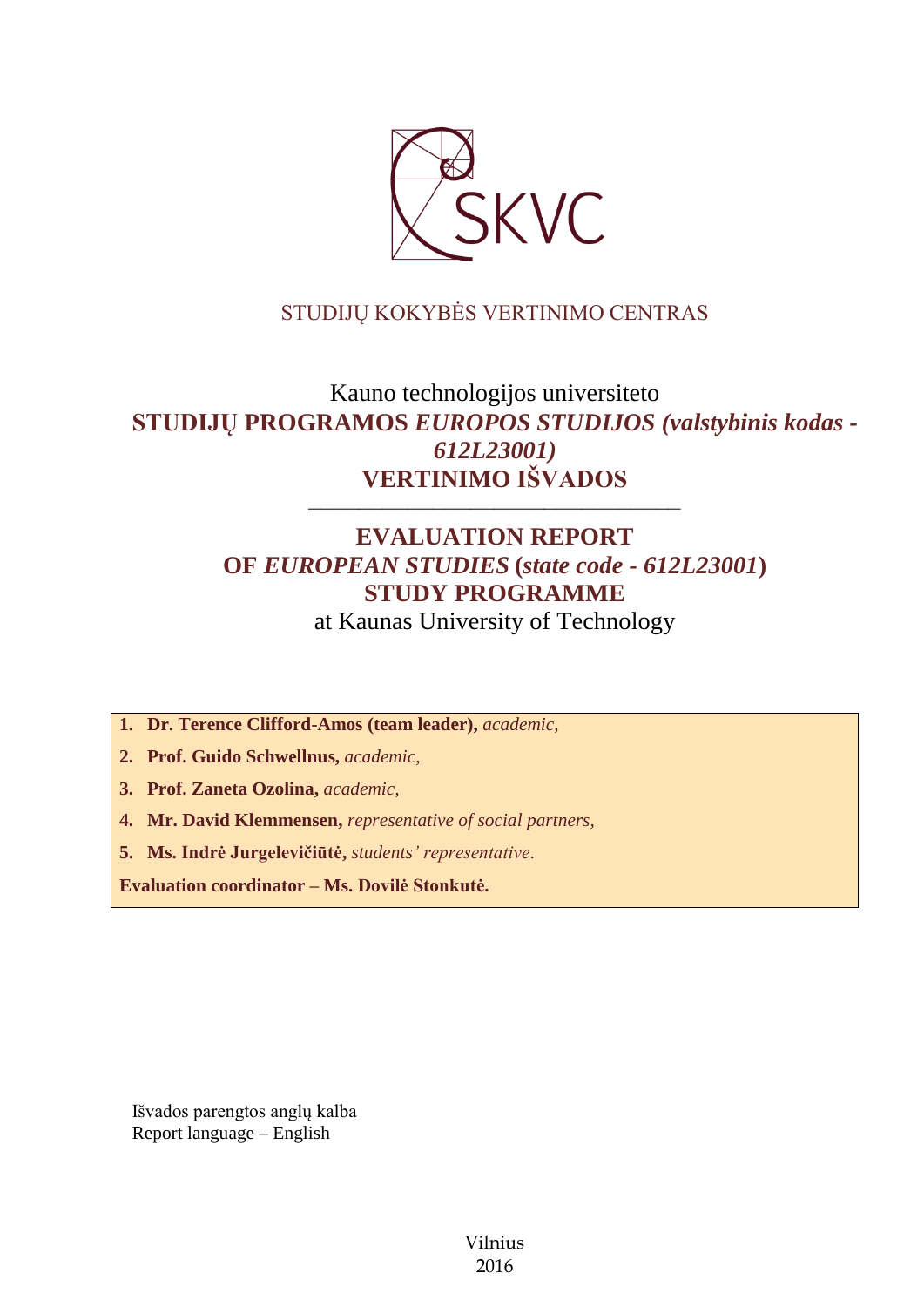# **DUOMENYS APIE ĮVERTINTĄ PROGRAMĄ**

| Studijų programos pavadinimas                           | Europos studijos             |
|---------------------------------------------------------|------------------------------|
| Valstybinis kodas                                       | 612L23001                    |
| Studijų sritis                                          | Socialiniai mokslai          |
| Studijų kryptis                                         | Politikos mokslai            |
| Studijų programos rūšis                                 | Universitetinės studijos     |
| Studijų pakopa                                          | Pirmoji                      |
| Studijų forma (trukmė metais)                           | Nuolatinė (4), ištęstinė (6) |
| Studijų programos apimtis kreditais                     | 240                          |
| Suteikiamas laipsnis ir (ar) profesinė<br>kvalifikacija | Europos studijų bakalauras   |
| Studijų programos įregistravimo data                    | 2011                         |

## **INFORMATION ON EVALUATED STUDY PROGRAMME**

–––––––––––––––––––––––––––––––

| Title of the study programme.                          | <b>European Studies</b>             |
|--------------------------------------------------------|-------------------------------------|
| State code                                             | 612L23001                           |
| Study area                                             | <b>Social Sciences</b>              |
| Study field                                            | <b>Political Science</b>            |
| Type of the study programme                            | University studies                  |
| Study cycle                                            | First                               |
| Study mode (length in years)                           | Full-time $(4)$ , part-time $(6)$   |
| Volume of the study programme in credits               | 240                                 |
| Degree and (or) professional qualifications<br>awarded | <b>Bachelor of European Studies</b> |
| Date of registration of the study programme            | 2011                                |

© Studijų kokybės vertinimo centras

The Centre for Quality Assessment in Higher Education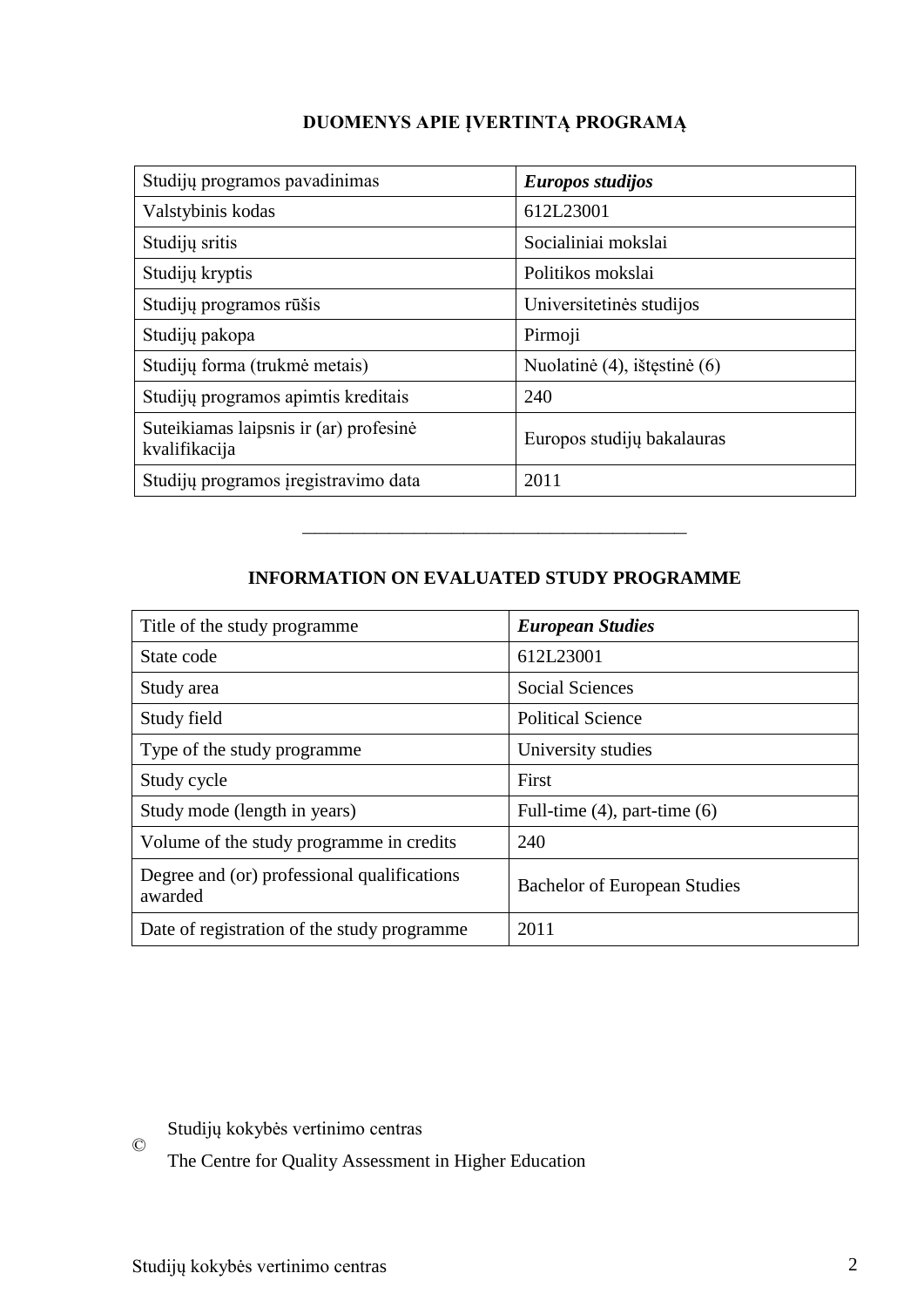| 1.1. |                                                                    |  |
|------|--------------------------------------------------------------------|--|
| 1.2. |                                                                    |  |
| 1.3. | Background of the HEI/Faculty/Study field/ Additional information4 |  |
| 1.4. |                                                                    |  |
|      |                                                                    |  |
|      |                                                                    |  |
|      |                                                                    |  |
|      |                                                                    |  |
|      |                                                                    |  |
|      |                                                                    |  |
|      |                                                                    |  |
|      |                                                                    |  |
|      |                                                                    |  |
|      |                                                                    |  |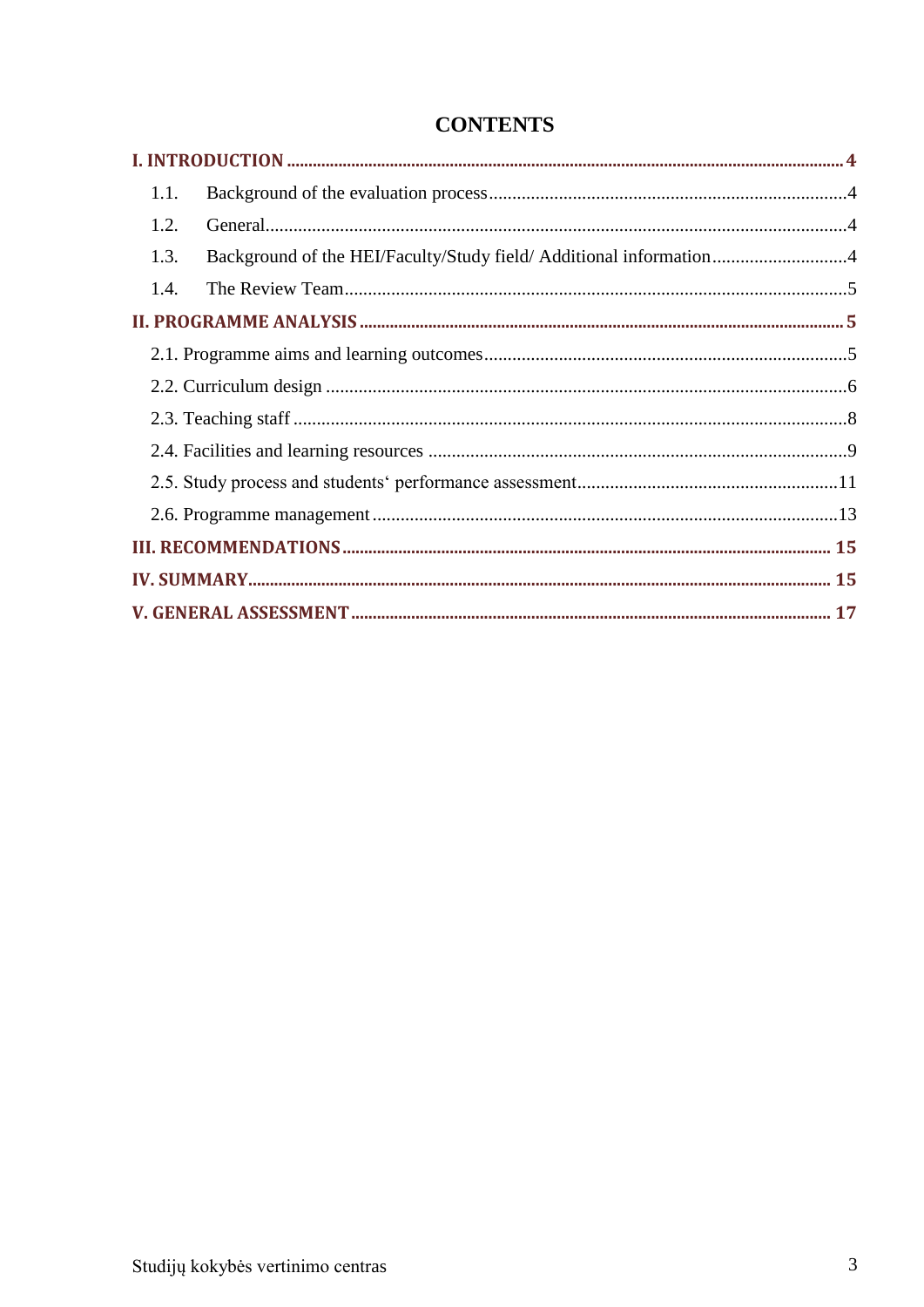#### <span id="page-3-0"></span>**I. INTRODUCTION**

#### <span id="page-3-1"></span>*1.1. Background of the evaluation process*

The evaluation of on-going study programmes is based on the **Methodology for evaluation of Higher Education study programmes,** approved by Order No 1-01-162 of 20 December 2010 of the Director of the Centre for Quality Assessment in Higher Education (hereafter – SKVC).

The evaluation is intended to help higher education institutions to constantly improve their study programmes and to inform the public about the quality of studies.

The evaluation process consists of the main following stages: *1) self-evaluation and selfevaluation report prepared by Higher Education Institution (hereafter – HEI); 2) visit of the review team at the higher education institution; 3) production of the evaluation report by the review team and its publication; 4) follow-up activities.* 

On the basis of external evaluation report of the study programme SKVC takes a decision to accredit study programme either for 6 years or for 3 years. If the programme evaluation is negative such a programme is not accredited.

The programme is **accredited for 6 years** if all evaluation areas are evaluated as "very good" (4 points) or "good" (3 points).

The programme is **accredited for 3 years** if none of the areas was evaluated as "unsatisfactory" (1 point) and at least one evaluation area was evaluated as "satisfactory" (2 points).

The programme **is not accredited** if at least one of evaluation areas was evaluated as "unsatisfactory" (1 point).

#### <span id="page-3-2"></span>*1.2. General*

The Application documentation submitted by the HEI follows the outline recommended by the SKVC. Along with the self-evaluation report and annexes, the following additional documents have been provided by the HEI before, during and/or after the site-visit:

| No. | Name of the document                                                         |
|-----|------------------------------------------------------------------------------|
|     | Improvement of KTU Study Programme (SP) Management Model (Requested          |
|     | Document)                                                                    |
|     | Changes to the First-Cycle Study Programme European Studies, approved by the |
|     | Field Study Programme Committee, September-October 2016 (document provided   |
|     | during sit visit)                                                            |

#### <span id="page-3-3"></span>*1.3. Background of the HEI/Faculty/Study field/ Additional information*

The first-cycle study programme *European Studies* had initially been administered and coordinated by the Institute of Europe. Stemming from internal reorganisation, since February 2016, the coordination of the study programme has been transferred to what is termed, the newly established Field's Study Programme Committee – FSPC. The programme has links and cooperates with the Institute of Europe as well as other units of the fairly new (2014) Faculty of Social Sciences, Arts and Humanities. [SER, Introduction, para. 16] The self-assessment of the Programme has been prepared for the first time. The programme was established and approved by the Centre for Study Quality Assessment in Higher Education. The programme was established by the decision No 80 of the KTU Senate (21-11-2011) and registered by the order No SR-1137 of the Minister of Education (02-03-2012). The accreditation was extended until 31-08-2016 by the order SV6-22 of the Director of the Centre for Quality Assessment in Higher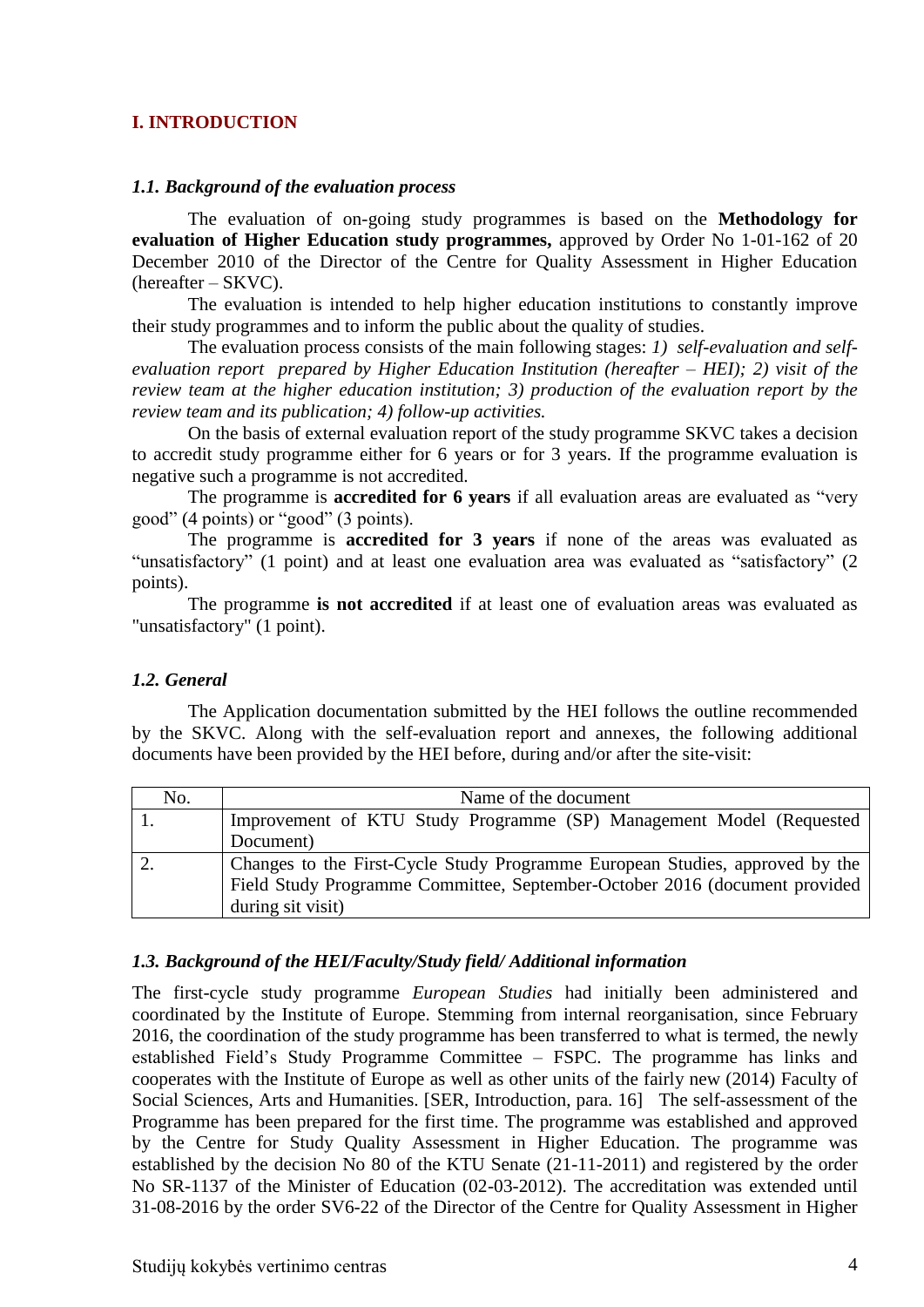Education (20-05-2015). [SER, Introduction, para. 19] The programme meets the standards as set out in Order No V-828.

## <span id="page-4-0"></span>*1.4. The Review Team*

The review team was completed according *Description of experts' recruitment*, approved by order No. 1-01-151 of Acting Director of the Centre for Quality Assessment in Higher Education. The Review Visit to HEI was conducted by the team on *19 th October, 2016.*

- **1. Dr. Terence Clifford-Amos (team leader)**, *International Higher Education Consultant, lecturer, researcher and senior administrator, visiting scholar at l' Université Catholique de Lille, France, United Kingdom;*
- **2. Prof. Guido Schwellnus,** *Assistant Professor, Institute of Public Law and Political Science, Karl-Franzens-Universität Graz, Austria;*
- **3. Prof. Zaneta Ozolina,** *Professor at the Department of Political Science, University of Latvia, Latvia;*
- <span id="page-4-1"></span>**4. Mr. David Klemmensen,** Head of training in *Guardian Security Risk Management Instructor in charge of the Maritime Security Officer Train The Trainer course, Denmark;*
- **5. Ms. Indrė Jurgelevičiūtė,** *student of Mykolas Romeris University study programme International Law, Lithuania.*

## **II. PROGRAMME ANALYSIS**

#### <span id="page-4-2"></span>*2.1. Programme aims and learning outcomes*

The aim of the programme is distilled from the University's mission: 'to train motivated specialists who are able to critically analyse political, legal, economic dimensions of European integration processes as well as to assess their content, who are qualified to use opportunities provided by the European Union by making knowledge based, reasonable and creative decisions in a multicultural and multilingual society'. [SER, 1, Table 3] The aim, therefore, is well defined and clear in relation to the learning outcomes and the content of the programme.

The forty seven sets of subject module aims and learning outcomes are distilled from the programme aims and have been carefully composed at first cycle and are appropriately situated for a range of abilities at this level. [Annex 5] All have been diligently grouped and mapped in relation to: knowledge and its application, research skills, subject specific skills, social skills and personal skills. [Annex 7 Matrix] Information on aims and learning outcomes is publically accessible on the University website: ktu.edu/studijos. [SER, 1, para.23] The learning outcomes are well defined, clear and suited to the subject modules. Definition is based on the information gained in the annexes, the mapping of learning outcomes in particular, information from senior staff in interview, the standards set out in the Bologna process at first cycle and the European experience of the Review Team.

The programme aims and learning outcomes are based on the academic and professional requirements, public needs and the needs of the labour market, notably the duties of civil servants of the European Union for which are required: formulation of policies in the fields of EU action, policy implementation, drafting policy analysis notes and briefings and delivery and also the work of national civil servants. Competences and skills in multicultural and multilingual environments are developed in this study-skill programme along with knowledge concerning the nature and profiles of organizations and the ability to take creative decisions, essential for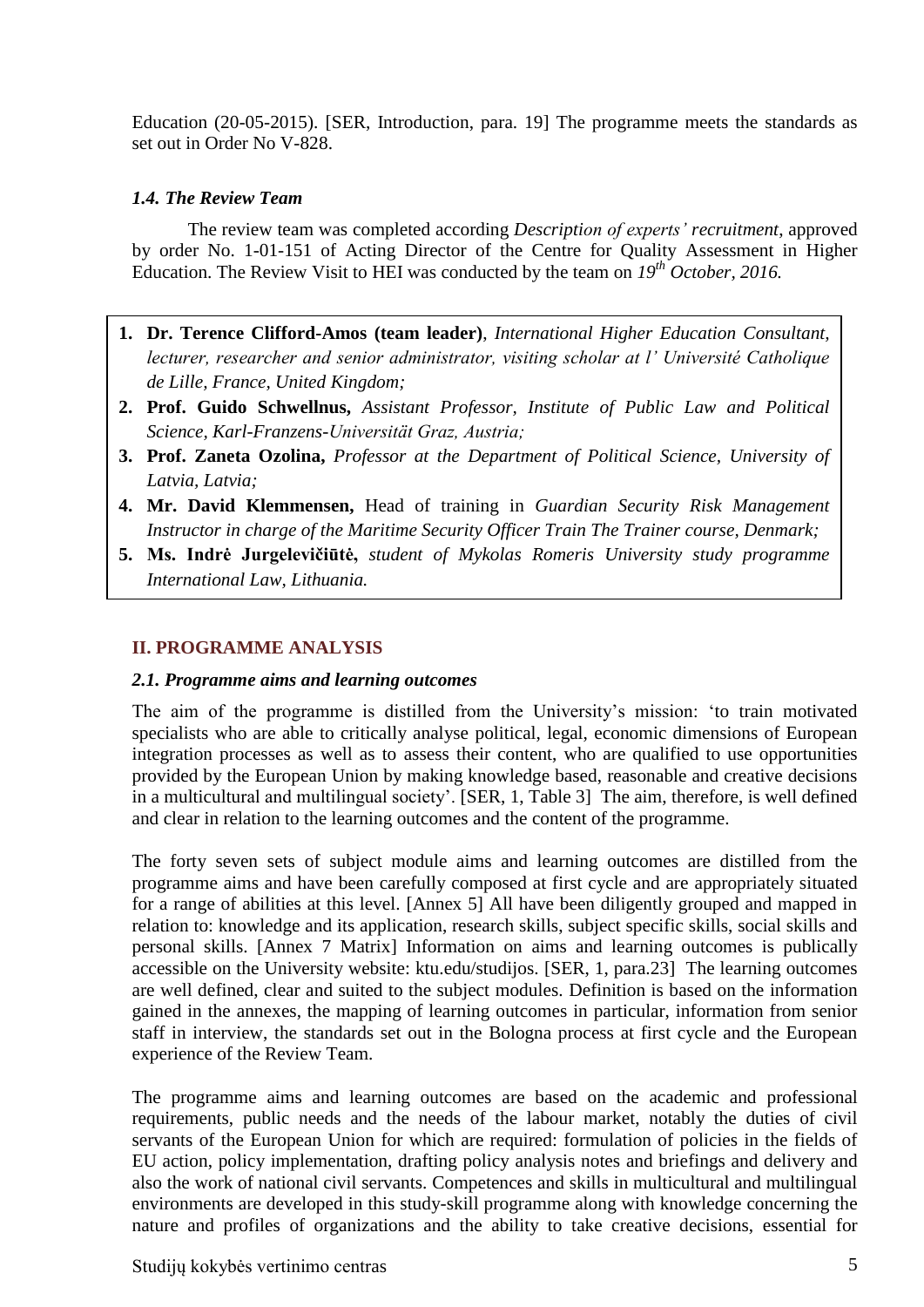working in international companies established in Lithuania. Learning outcomes are therefore labour-market related and updated and corrected when reviewing study programmes usually annually. These are coordinated with the opinions of programme teachers, social partners and students. [SER, 1, paras: 25-6]

The aims and learning outcomes of the study programme *European Studies* are in accordance with the competences of first-cycle of University studies, the Law of Education of the Republic of Lithuania; the Law of Science and Studies of the Republic of Lithuania; Lithuania's Qualifications Framework; Level, the Descriptor of Study Cycles; the General Requirements of the First Degree and Integrated Study Programmes; and the Descriptor of Study Programmes in the area of Political Sciences. [SER, 1, para. 21] The Review Team found them to be appropriately situated at level 6 of the above frameworks, which is the level for first-cycle University studies and the qualification offered, by KTU. The annexes describing and mapping learning outcomes, module content, the SER and Bachelor theses readings confirmed to the Review Team that the programme aims and learning outcomes are consistent with the type and level of studies and the level of qualifications offered at first cycle.

The study programme *European Studies* guided by the Faculty of Social Sciences, arts and Humanities, is well conceived, inclusively structured and well-placed in Lithuanian and European Higher Education. This orientation therefore offers high compatibility between learning outcomes, of the first-cycle *European Studies* programme, its content, the name of the programme and the first-cycle qualification offered. The conception and organisation of the programme and modules are very good, and the Review Team were able to verify in the theses they read that the aims and learning outcomes were at level 6 on the European and Lithuanian Qualification Frameworks. There is evidence of strong work here, although it should be said that students during interview were not generally attuned to the fuller relevance and purpose of learning outcomes. In all other respects, the Review Team considered the aims and learning outcomes as good.

## <span id="page-5-0"></span>*2.2. Curriculum design*

The first-cycle programme *European Studies* meets the legal requirements in fully compliance with the Law on Higher Education and Research of the Republic of Lithuania No XI-242, 30 April 2009 (consolidated version), the Law of Science and Studies of the Republic of Lithuania, XI-242, Žin., 2009, No. 54-2140, consolidated version; the Confirmation of the Description of Lithuania's Qualifications Framework, Resolution of the Government of the Republic of Lithuania, No. 535, 4 May, 2010' (Žin., 2010, No. 56-2761, consolidated version); the Descriptor of Study Cycles, approved by the order of the Minister of Education and Science of the Republic of Lithuania No. V-2212, 21 November 2011 (Žin., 2011, No. 143-6721); General requirements of the first-degree and integrated study Programmes, approved by the order of the Minister of Education and Science of the Republic of Lithuania No. V-501 on 9 April, 2010 (Žin., 2010, 44-2139, consolidated version); Descriptor of Study Programmes in the area of Political Sciences, approved by the order of the Minister of Education and Science of the Republic of Lithuania No. V-828, 23 July, 2015 (TAR, 2015-07-23, Nr. 11596)

The SER (1, para.21) confirms the above compliances. With regard to the Descriptor of Study Programmes in the area of Political Science, the Review Team examined document (Order No V-828), last item listed above in relation to the relevant areas of the programme and found there was full compliance with the requirements of the General Provisions (Chapter 1).

The Bachelor programme lists 47 subject modules to be taught across its four year structure, of which 23 are core study field subjects. [Annex 5] The total volume of the programme is 240 credits of which core and compulsory subjects make up 162 credits. There is a major/minor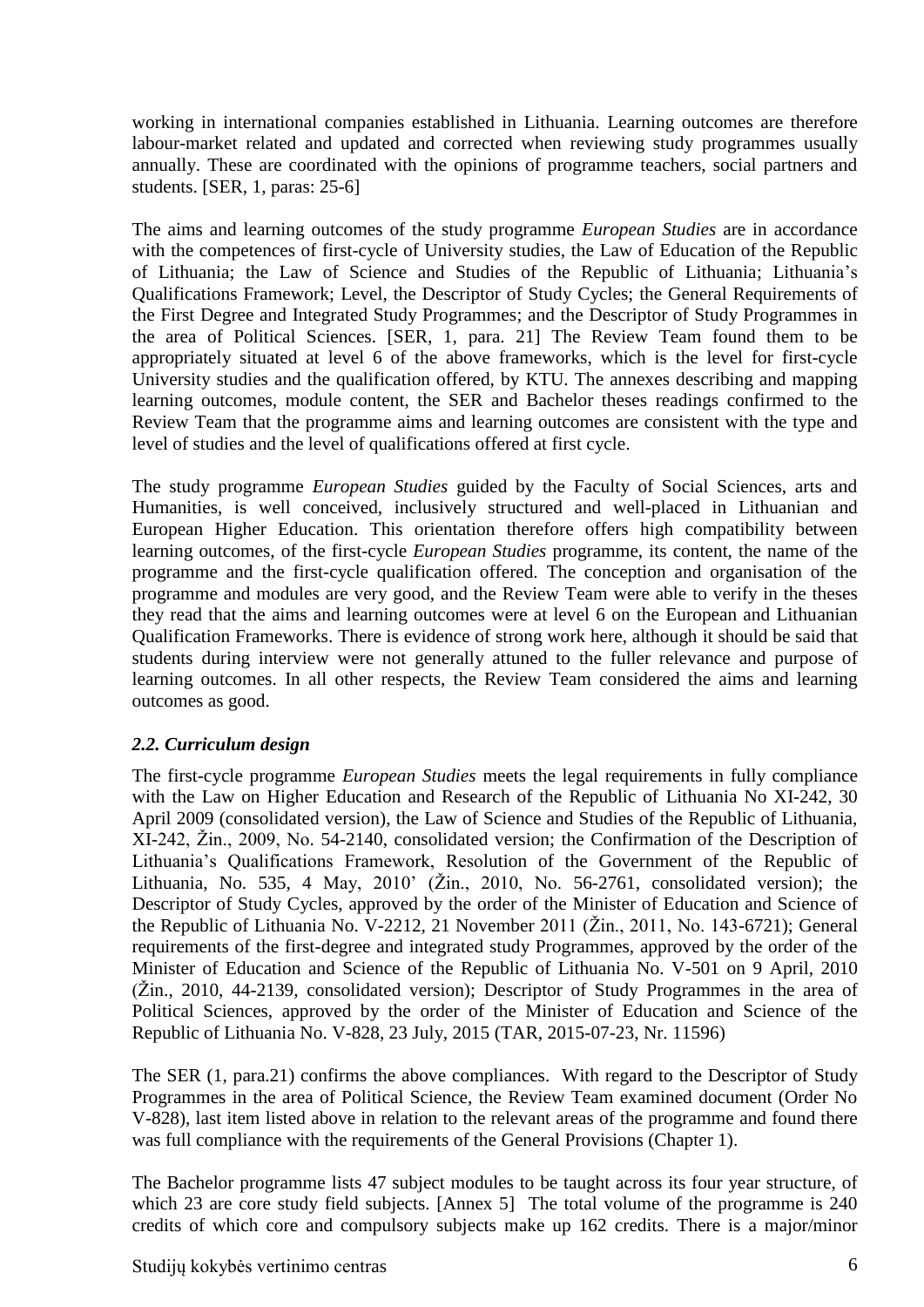arrangement in the curriculum offered. Supporting the core *European Studies* areas are course modules in: Innovative Information Technologies, Languages, Economics, Sociology, Psychology, Quantitative and Qualitative Research Methodology, Art of Diplomacy, Public Programmes and Projects, Health Education, Philosophy, Media Philosophy, Enterprise Management, Entrepreneurship, Career Creation, Academic Writing, Basics of Communication and the Art of Diplomacy. The broad and developmental programme modules are evenly spread across the programme's duration and their themes are not repetitive. [Annex 3] However, some students in inteview reported a somewhat repetitive structure of the different courses on EU policy areas, but this was very limited critical evidence.

The subject content is appropriately set at level 6 of the European and Lithuanian Qualifications Frameworks and is therefore firmly grounded at Bachelor level.

The intended learning outcomes are carefully crafted and integrated into the categories of knowledge and its application, personal skills, subject specific skills and social skills and are mapped and grouped with the modules themselves in terms of learner expectation and anticipated achievement. [Annex 7]

Students gradually and cumulatively gain knowledge and competence in various dimensions of the European Union: politics, law, economics, history and culture. The first year is given to basic knowledge in: Basics of European Integration, Introduction to Economics, Political Theory, EU Legal System as well as in general subjects Philosophy, Information Technologies.

A deeper knowledge is gained in the various dimensions of the European Union (Institutional Structure of the EU, EU Internal Market Functioning, Cultural Policy and Cultural Integration in the EU, EU Internal Policies). During their third and final years, specific knowledge is gained in EU related subjects (Policy of EU International Economic Relations and Regional Policy). Students may wish to deepen their EU related and language competences should they wish to pursue European studies as a main study field. During the 2-4 year of studies, additional competences are also built through wider educational modules, including sociology, qualitative and quantitative research methods, international relations, EU sustainable development policy and more. Through the elective courses, students also develop their personal potential and language skills and may develop in entrepreneurship, should this module be chosen. The breadth of the programme is matched by enveloping and progressive learning outcomes. Regarding the specialized courses, the scope of the programme is quite focused on the EU and its policies. This is in line with the aims of the programme.

The curriculum is generally well structured, moving from more fundamental and introductory to more specialized and advanced courses over the duration of the programme, and offering a good scope of courses at an appropriate level.

Still, some areas appear to be slightly underrepresented at least when looking at the topics of the separate courses. Although the self-evaluation report states that '[t]he curriculum of the study programme allows students to gradually gain knowledge and competence in various dimensions of the European Union: politics, law, economics, history and culture' [SER, 13 para. 41], the programme includes few classes on European history (with the exception of the general introduction to European integration) and culture (with the exception of EU cultural policies). Also, courses on the comparative politics of EU Member States, which are a major strand of research in EU studies, are not represented independently in the curriculum. However, the teaching staff indicated that these areas are in fact integrated into the courses offered within the programme. The content of the subject modules is, therefore, consistent with the type and level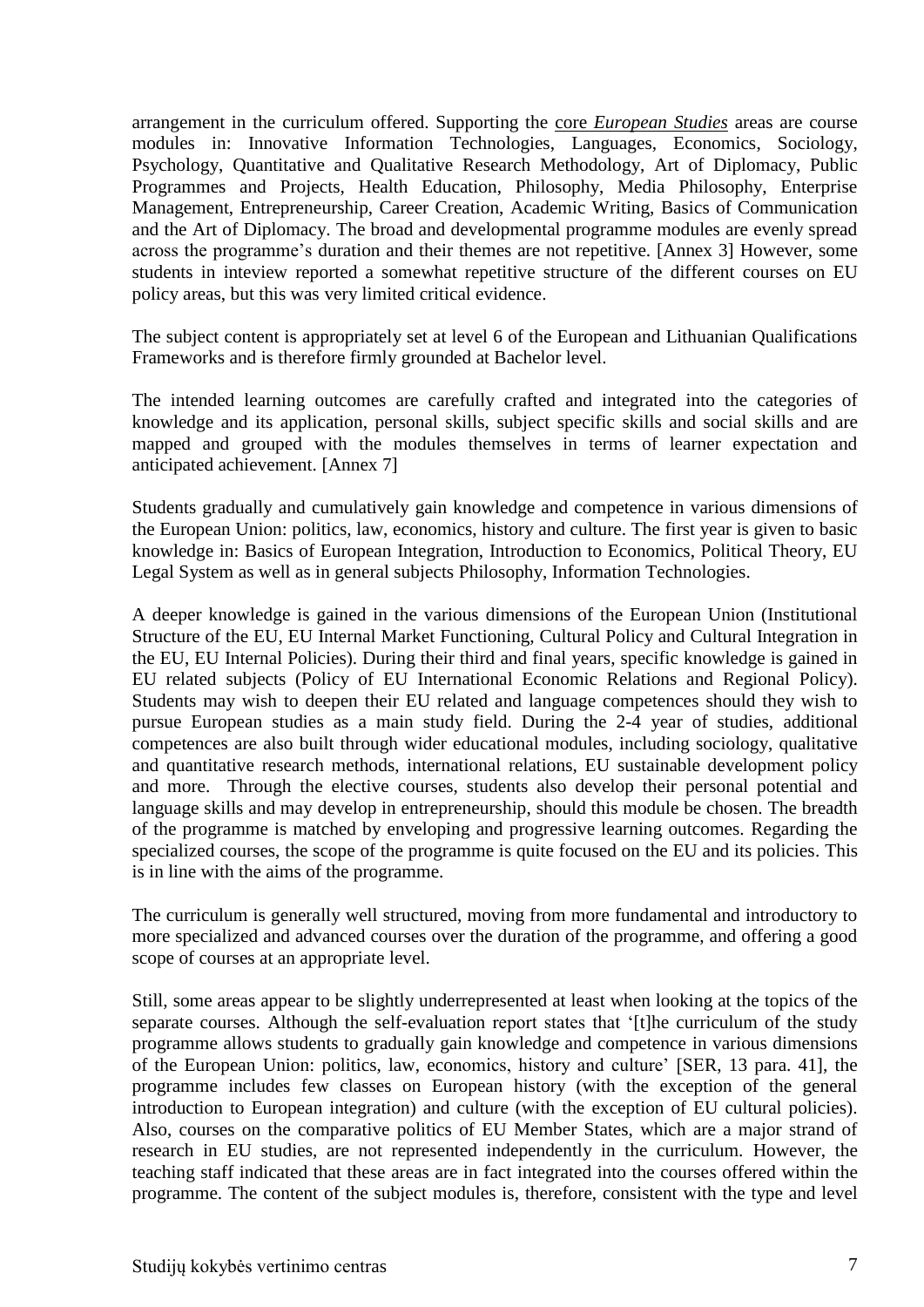of the studies and the content and methods of the subject modules are appropriate for the achievement of the intended learning outcomes

The study programme has a clear focus on European studies. The composition of the curricula comprises together the most relevant domains of the discipline, such as regional policy, institutional framework, decision making procedure in the EU, economic and fiscal policy among others. The scope of the programme is sufficient to ensure learning outcomes. In the course descriptions teachers have integrated sources of literature from classical text books, articles from internationally relevant and recognized journals reflecting the latest achievements in the field, as well as internet sources. The presence of the accredited EU documentation centre in the KTU offers the possibility to use advanced legal and document data sets. There is a balanced approach to the selection of literature in English and Lithuanian languages. This is a well-structured curriculum with good scope and focus to achieve programme aims. The Semester Project, strong animated stakeholders in the curriculum and openness to student requests and suggestions are notable facets of the curriculum. The Review Team believes the curricular aspect of the evaluation is good.

## <span id="page-7-0"></span>*2.3. Teaching staff*

The laws of the Ministry of Education and Science of the Republic of Lithuania are respected in regard to teaching staff, qualifications and employment rules. The qualifications of teaching staff meet the legal requirements and their qualifications are adequate to ensure learning outcomes. More than 50% of teachers are holders of a PhD and the rest have Master degrees in disciplines related to the profile of the study programme. [SER, 3, para 52]

The core subjects are taught by 16 teachers. [SER, 3, para 56] They are all qualified, have corresponding education and they are engaged in research projects closely related to the study programme. The number of staff is adequate to ensure the learning outcomes.

Some of the teachers have extensive practical experience. The majority of teachers are graduates of the KTU which demonstrates the ability of the institution to train highly-qualified specialists and their willingness to contribute in return to their Alma Mater. The average age of teaching staff is 45, the majority being between 30 and 45 years old. [SER, 3, para 58]. At the same time it should be mentioned that majority of teachers are also engaged in *Public Policy* programme and have more experience in that field, while the EU component is not equally strong. In terms of teaching experience, research and number of staff the programme is well supported by very suitable staff, the majority being at beginning or middle phase their careers.

Students were critical about a poor level of Europeanisation among some teaching staff and knew which of them were not developing as they might. They recommended engaging more visiting lecturers from abroad and teachers with practical experience in EU affairs.

The total number of teaching staff is 40, which is impressive, but this is the result of the module system when one study course is taught by several lecturers. The teacher-student ratio is 1:2 which allows more personal relationship and work in small groups. [SER, 3, para 55] The study programme is designed on the basis of modules delivered by different teachers. During the discussion with students they were critical about different level of competences of teachers. The system of assignments and requirements was not always clear; because of the flow of different teachers the focus of the module can sometimes be lost.

Teaching staff turnover is minimal. Only two have been replaced during 2014-15 and a further one in 2016-17 is foreseen. This ensures optimal continuity in ensuring adequate staff provision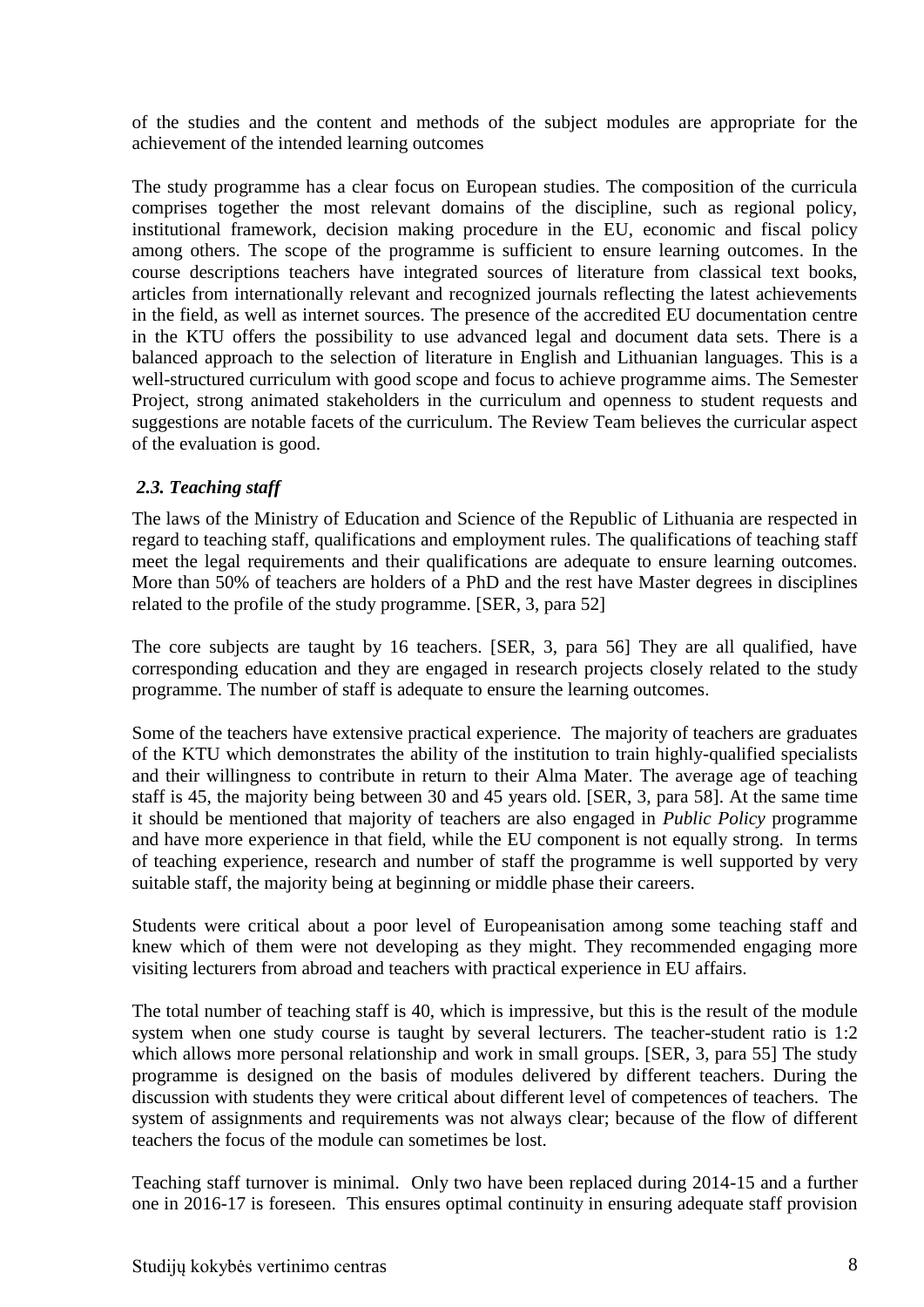for the programme. Therefore teaching staff turnover is able to ensure an adequate provision of the programme.

Kaunas University of Technology gives considerable attention to improvement of skills and competences of teaching staff. The creation of the Faculty Development Centre EDU-Lab which aims at launching training programmes contributes to such competences of teaching staff. The EDU-Lab assists in acquiring new teaching methods, application of modern technologies and improvement of language skills. The teaching staff on this programme were able to explain how they obtained knowledge and how skills are applied in classes. Over the past five years, KTU has signed number of ERASMUS+ agreements. Teachers have taken part in in 6 Erasmus+ teaching visits abroad (in Universities in Finland, Poland, Germany, Turkey, Romania) and there have been 7 visiting lecturers from the Universities in Poland, France and Oman. [SER, III, para.62.] The Review Team wishes to encourage as much ERASMUS mobility as possible.

Concerning professional development and engagement in art and research, all teachers of the study programme are actively engaged in improving their competences and skills. These are achieved through training in didactics, which includes virtual learning, new methods of teaching and teaching in foreign languages, as well as activities related to their field of professional expertise. During last 5 years, all teachers of the study programme have at least once engaged in competence and skills' improvement. [SER, III, para.59] Some staff have editorial responsibilities. [SER, III, para. 61]

There is an extensive account of research projects in teachers are involved. The CVs of teachers contain evidence of publications of articles and presentations in domestic and international conferences. The topics are across a range of academic areas rather than always being EU studies-related, as illustrated in the biographies of core teaching staff [Annex 6] They are also engaged in international networks and professional associations, such as European Sociological Association, Research Network (RN22) ('Sociology of Risk and Uncertainty') and the European Research Network on Philanthropy (ERNOP), plus many others as illustrated in the biographies of core teaching staff. [Annex 6]

The production of the journal 'European Integration Studies' serves as a platform for exchange of research outcomes. However, the majority of papers presented in the conferences and published articles are of local and regional relevance while the Europeanization of research is still a full goal to be achieved. In their work, teachers have expressed criticism regarding work overload which has made an impact on their personal professional development, including research. However, much evidence above shows the field of teachers as strong for the programme. The Review Team assesses this aspect of the evaluation as good.

## <span id="page-8-0"></span>*2.4. Facilities and learning resources*

The European Study programme, in the recent renovated faculty, appears overall to be a professional study environment. [SER, 4 para. 67]

The classrooms are equipped with audio and video equipment, which correspond with the Lithuanian requirements for hygiene and work safety. [SER, 4 para. 67] The classrooms are located in the basement and 1st and 2nd floor. The rooms are equipped with computers, TV, Internet, whiteboard and projectors and overall The Review Team assess the 1st and 2nd floor to be a very good teaching environment due to the quality of teaching inventory in the classrooms, study areas and auditoria. [SER, 4 para. 68] The premises for studies are adequate both in their size and quality.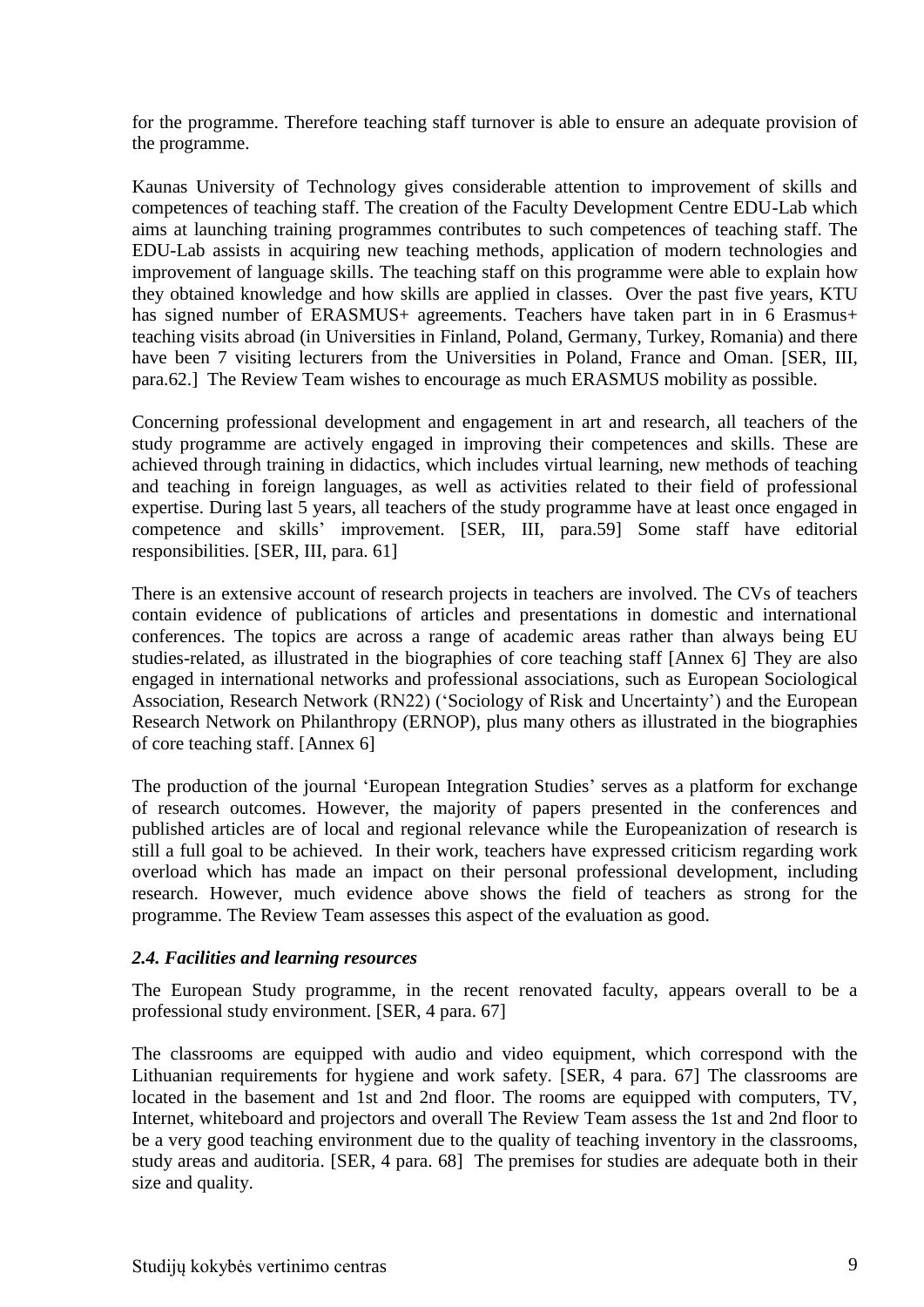More or less all students raised a problem with The Review Team about teaching in the basement, which are assessed to be cold, damp, with noise from the street and of impaired light. The Review Team recommends that the faculty hires a professional building constructor to prepare a work-health assessment of the basement.

All classrooms are installed with PCs, projectors, speakers and wi-fi. The computers are all connected to the Faculty's Intranet and Internet. The computers are installed with Microsoft Office 2010. The Faculty provides the right for the students to use Office 365 package. The Review Team assessed that students' requirements for computers, Office 365 package and wi-fi are sufficient. [SER, 4 para. 67] The teaching and learning equipment are adequate both in size and quality.

Skype is installed for distance-learning and communication with Students. According to the students, the Skype connection is not suitable to conduct teaching lessons. The students gave an example about a lesson conducted by an Italian Teacher via Skype, but the quality of the connection was so poor that the learning outcomes of the lesson were affected. The Review Team recommends that the Faculty examines all the classrooms used for distance learning by an IT expert. [SER, 4 para. 68]

Students are performing practice in different Lithuanian Embassies, Municipality of Kaunas, and Departments of KTU. According to the students and Social Partners, this practice gives the students real-life opportunities to improve their own skills continually. The Review Team assessed that there was a very high benefit of learning outcomes when connected with practice [SER, 4 para. 79, 80, 81] It can be concluded that KTU has adequate arrangements for students' practice.

Within the given learning facilities such as classrooms, library and group study spaces, the students can either pursue their private studies and read or write in one of the quite rooms, or students can book or arrange group study spaces and have conversations and discussions about their ongoing university seminars or home assignments.

All material required is available either in the library or via the online library. If the Students do not find the needed material, the library staff are present from Monday to Saturday to help them find their ways and assist them with online access, reserving books and printing. The Librarian informed the Review Team how the 46 online databases are working via library PCs. The libraries, on a regular basis, are provided with new books and scientific journals. The students also have a wide variety of e-books, which can be accessed from any computer, also from outside the Faculty. The Libraries have 14 KTU research journals and over 1 million items which seems adequate for the studies. The Review Team assessed that the number of PCs and access to the online databases are sufficient for the Students' study. European Studies also have their own small library. The Review Team assessed that the library was sufficient for the purpose of the use, but according to some students they found no reason to use the small library as they could find all the information needed in the main library [SER, 4 para. 73, 74, 75] Teaching materials (textbooks, books, periodical publications, databases) are adequate and accessible via the library.

Despite the accommodating library facilities, according to the SER group, there is a concern about financial resources as the Faculty still needs new books and access to all on-line data bases. The Review Team recommends that the Faculty assembles a group of teachers and Social Partners to prepare a strategy on how to raise funding resources in the coming years [SER, 4 para. 78]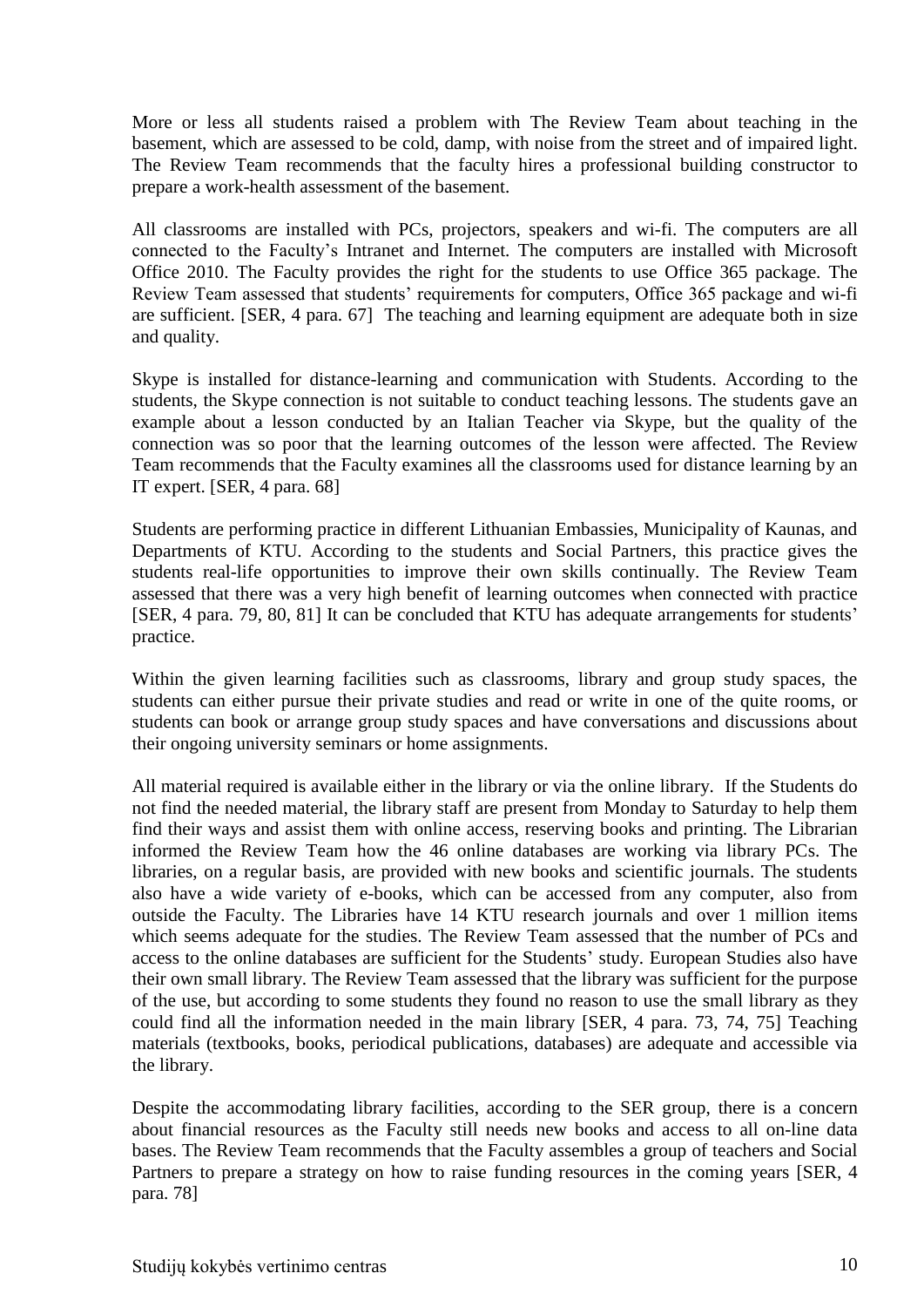The Review Team found the overall facilities and learning resources to be good and of benefit to the students.

## <span id="page-10-0"></span>*2.5. Study process and students' performance assessment*

The rules regarding the admission to the programme are set by Association of Lithuanian Higher Education Institutions LAMA BPO and KTU Senate. Students have to fulfil appropriate requirements such as passing certain number of examinations, depending whether they go for state funded or self-funded places. All the admission requirements can be readily found on the KTU website, as well as learnt through informal activities such as study fairs where the study programme is represented by Faculty representatives, or, as it was indicated during the visit, through European studies-related lectures in high schools. [SER, 5 para. 85-87] The admission requirements are well-founded.

The study fee is fixed and determined by the University Senate. It is impossible to compare the average competition scores of the entrants due to the changed calculation of competition score. Although taking into account 2012 and 2013 year separately, as well as 2014 and 2015 year, numbers do not differ much. The fact that people mostly from Kaunas region are choosing this programme was noted. In the meeting with study programme representatives they told the Review Team that this promising situation reflects their aims – the ambition to be a regional programme and attract students particularly from the regions situated nearby. However, beyond this very loyal regional ambition, running the programme fully in English from next academic year may also attract a fair number of international students. [SER, 5 para. 89-92]

Currently, part of the programme courses is being taught in Lithuanian, part in English language. Students have a possibility to combine major studies with minor studies. During the meeting with students, one problem was encountered in the schedules of major and minor studies that they are sometimes overlapping, necessitating students having to skip particular classes. From the second semester of academic year 2016/2017 students will be introduced to a new obligatory module (Semester Project) in which they are required to work in small teams for the analysis of European integration related issues proposed by academics and study programme partners. As it was indicated during the meeting, this project aims to promote students' research skills and interdisciplinarity. [SER, 5 para. 113-116] The development and presentation of Bachelor's thesis is the final project. Topics are provided by teachers and selected freely by students via the Moodle system. [SER, 5 para. 117-118] Although student withdrawal from studies is determined by different reasons, as a general rule, most of the students who discontinued studies were the ones who possessed lower admission grades. [SER, 5, para. 97, 98] In general, after interviews with students of later years and alumni, it became clear that the organization of the study process and other programme-related elements were being improved as a result of suggestions given. The organisation of the study process ensures an adequate provision of the programme and the achievement of the learning outcomes.

It might be an option to assign the students to designated study groups in order to strengthen their team working abilities, practice them in conflict resolution and enable an open dialogue about ongoing classes. This may enhance their social interaction and prepare them better for the seminar sessions.

Students are encouraged to participate in research, artistic and applied research activities. After choosing a particular form of participation, students can attend the scientific student conference on "Social Sciences and Humanities –Challenges in the Context of Globalization" which is based on European issues. After analyzing the data presented by University, the Review Team noted that students' interest to participate in this conference actively (to make presentations, present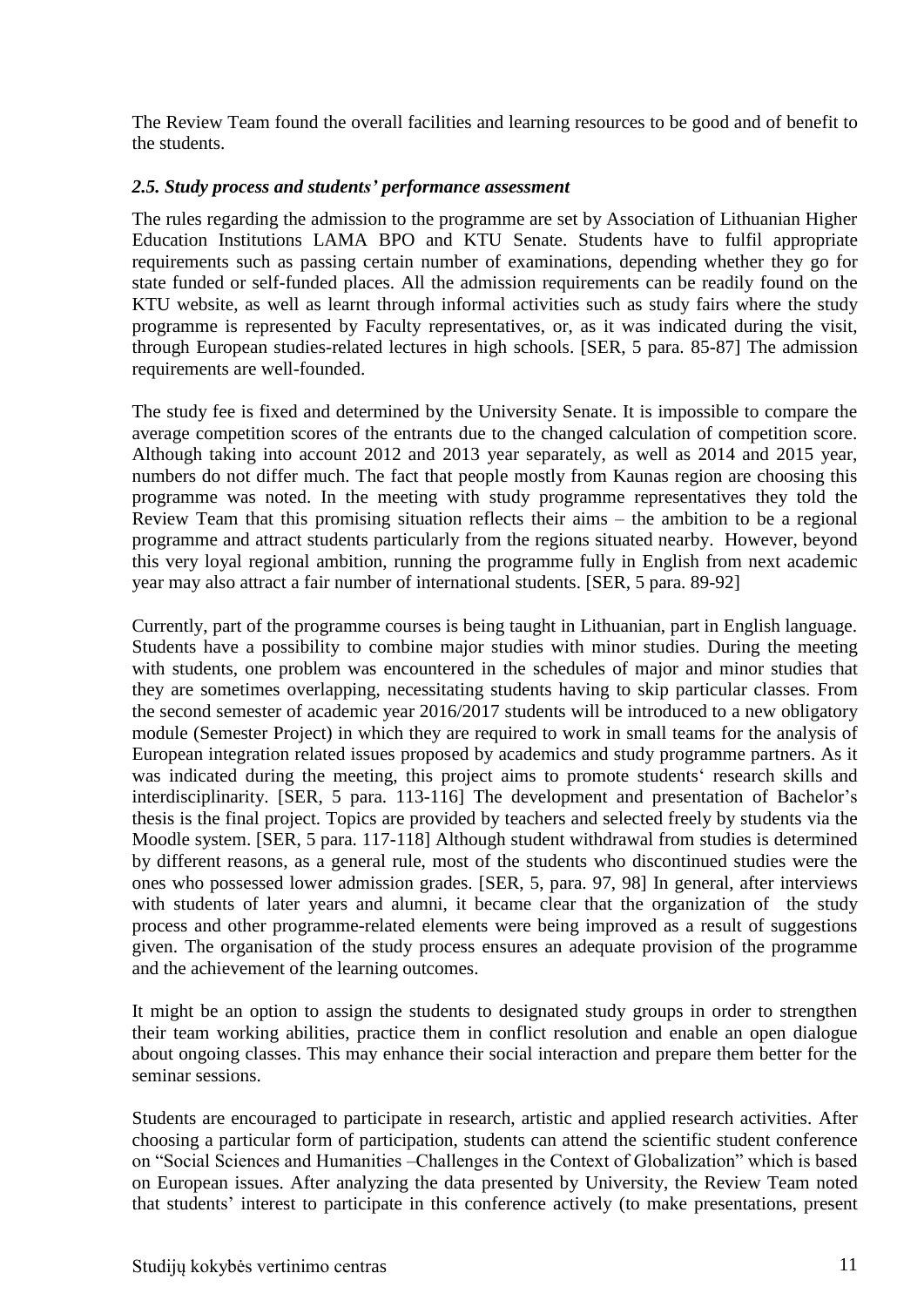scientific papers) was growing. [SER, 5, para. 100-102] During interviews it was indicated that students are also invited to attend conferences, organized by Social Partners.

Students have opportunities to participate in student mobility programmes. The University has numerous bilateral agreements with foreign higher-education institutions. Students can choose to spend a semester abroad in on those partner universities, as well as a traineeship abroad within Erasmus+ programme. Other than Erasmus + programme, there are several bilateral agreements with a few Asian universities. Students have the possibility to learn more about exchange opportunities through various sources, such as information announced on Faculty and University websites and consultations with the Faculty Coordinator for International Relations. Until now, 22 students of *European studies* have undertaken the opportunity to go abroad within the framework of Erasmus + programme, which is considered to be the best result across the whole Faculty. Unfortunately, students of *European Studies* cannot undertake funded traineeships in the EU institutions due to the regulations of Erasmus+ programme. Nevertheless, it should be highlighted, that in 2015 year 30 students and staff members of the study programme had a chance to visit European Parliament in Strasbourg which is considered an invaluable experience.

During interviews, students assured the Review Team that they felt very encouraged and motivated by University staff to pursue the benefits of mobility. They are satisfied with the wide choice of institutions from which they can select. For example, In 2014-15 academic year, 10 students from the study programme *European Studies* spent at least one semester in foreign University in Belgium, Cyprus, Czechia (2 students), Hungary (2 students), Malta (2 students). In 2015-16 academic year, 15 students participated in Erasmus+ exchange programme, and travelled to Turkey (3 students), Germany, Czechia (2 students), Malta (2 students), Belgium (4 students). Belgium (4 students). [SER, 5 para. 104-108, 111-112]

The first study week is dedicated for students to become acquainted with University essentials – infrastructure, mentors, leisure activities, as well as meetings with administrative and teaching staff. In addition to that, students also can benefit from a mentor (upper-class student or academic mentor) to assist them with different matters. During interview, students said that they took advantage of such possibilities. Teachers consult students during their office hours, according to the published schedule of consultation times. Both students and teachers in the meeting claimed that the communication happens not only in the consultation hours, but also via emails and cell phones. Students were particularly satisfied about the University system which obliges teachers to reply within one day, so they always receive responses immediately. Students can also attend round-table meetings. During interviews it was indicated that even though there are no limitations towards participation there, students would like to receive more encouragement to attend. The round tables should be as inclusive as possible.

The faculty is using MOODLE. According to the students most teachers are using MOODLE satisfying the use of information given by the teachers. The teachers post all their educational materials, schedule, changes in the study programme and other relevant information. The Review Team assessed that MOODLE is sufficient in its use for the information provided to students [SER, 4 para. 76]

KTU ensures an adequate level of academic and social support. The Student Representation Body of the Faculty of Social Sciences also represents the interest of the students and participates in decision-making process and organizes various types of events for students. [SER, 5, para. 126-128] Nothwithstanding the support mentioned above, students may also be provided with financial support and be in receipt of several types of scholarship. Scholarships are awarded according to the provisions stated in the KTU document: On the Order of Scholarship Award.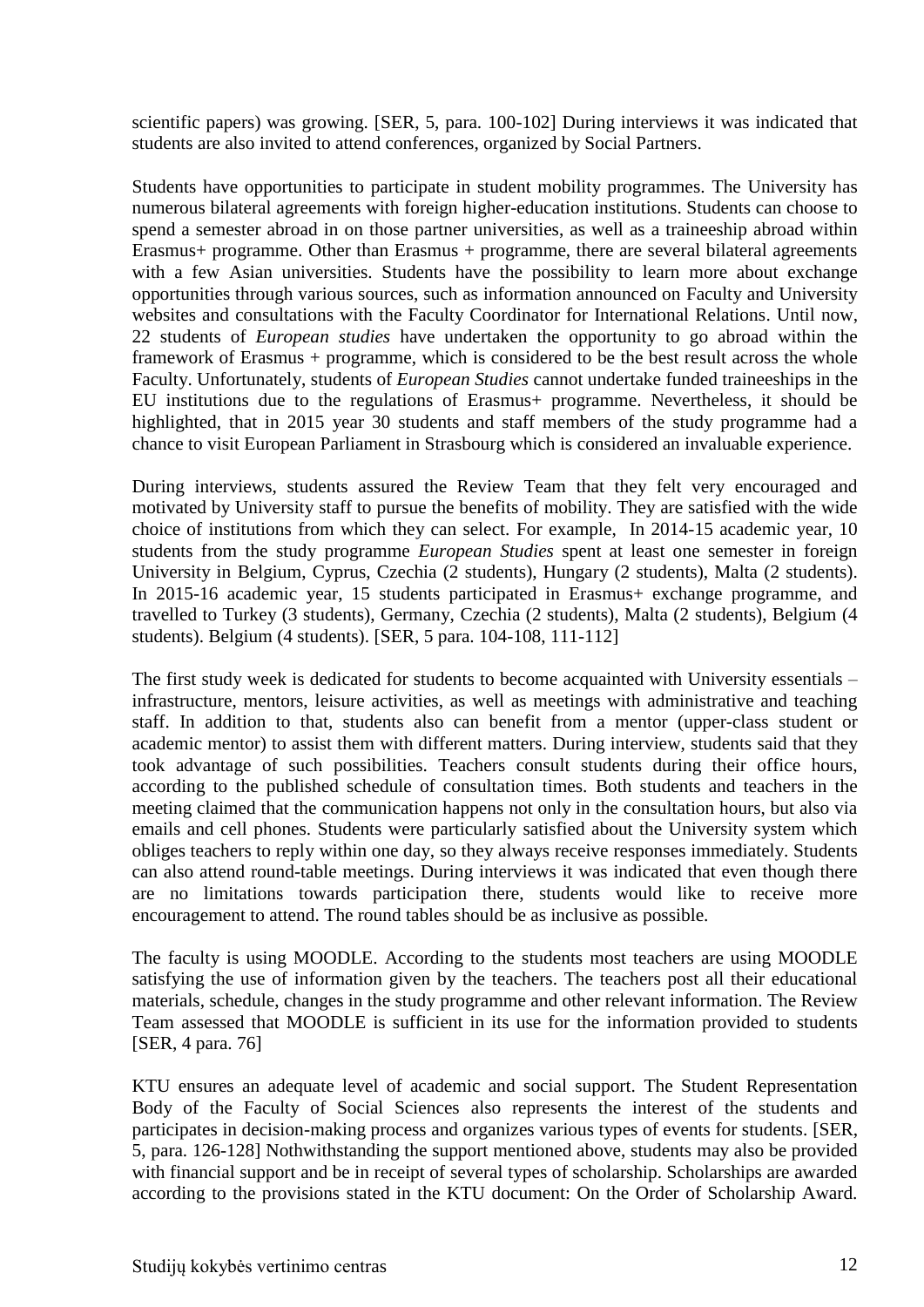Relatively high numbers of students have received incentive and one-off scholarships for purposeful activities. [SER, 5, para. 129, 130]

The assessment system of students' performance is clear, adequate and publicly available on the KTU website: ktu.edu/studijos. A ten-point cumulative grading system is used at the University. As teaching staff confirmed, students are familiarized with the criteria of assessment, topics, aims, syllabuses and other general issues of each subject usually during in the first lecture. Feedback for students is provided periodically during lectures, seminars and individual consultations. [SER, 5, para. 136, 138] The KTU Code of Academic Ethics sets the methods of honest studying and defines all the procedures related to the anti – plagiarism policy. [SER, 5, para. 99] In addition to this, teaching staff declared that they provide such tasks which would make it impossible for students to cheat manually. At the beginning of the course, all the teachers provide a syllabus to students with the detailed explanation of all the assessments. The Academic Information System is being used for all the student grades and evaluations and for the announcement of assessment dates. While several contributors can be good practice in the teaching of a module, the Review team recommends strong coordination between them in all planning and delivery.

<span id="page-12-0"></span>There is no data about the employability of graduates, since the first generation has graduated only in 2016, although it was indicated that several students already found jobs before graduation in their field of study after the professional practice which is compulsory for all students**.** [SER, 5, para. 139] Social partners were extremely positive about the graduates of this programme. They claimed that gained analytical, linguistic and transdisciplinary skills, as well as understanding the EU processes gives a great advantage to graduates and renders them needed in labour market. The professional activities of the majority of graduates meets the programme providers expectations. Therefore, this means that study process students' performance in *European Studies* should be considered as good.

## *2.6. Programme management*

The Vice-Rector expressed a strong vision for the University.

Management of the Programme is undertaken according to the Statute of KTU and the Temporal Academic Regulations of KTU. The study programme administration and quality assurance are managed by the Vice-Rector for studies assisted by the Studies Office including Departments of Study Management, Study Quality Assurance and Development, Students' Affairs. [SER, 143] Responsibilities for decisions and monitoring of the implementation of the programme are clearly allocated.

In 2016, the new Managers of the FSPC (Field's Study Programme Committee) were changed and have been newly assigned by the Vice-Rector for Studies and University's Study Programme Committee. FSPC consists of researchers and/or teachers from relevant study programmes, students from relevant study programmes and social partners. [SER, VI, 146]

Evaluation is also in the hands of students who comment of study subjects and programmes through electronic questionnaires accessible on the University website. Each study subject is evaluated by the students who state their personal input towards the improvement of the subjects. Long-term results of the questionnaires are used by FSPC for the study subject's certification by an attestation commission. [SER, VI, 160]

Information and data on the implementation of the programme are regularly collected and analysed. Teacher performance assessment and general results of the questionnaires are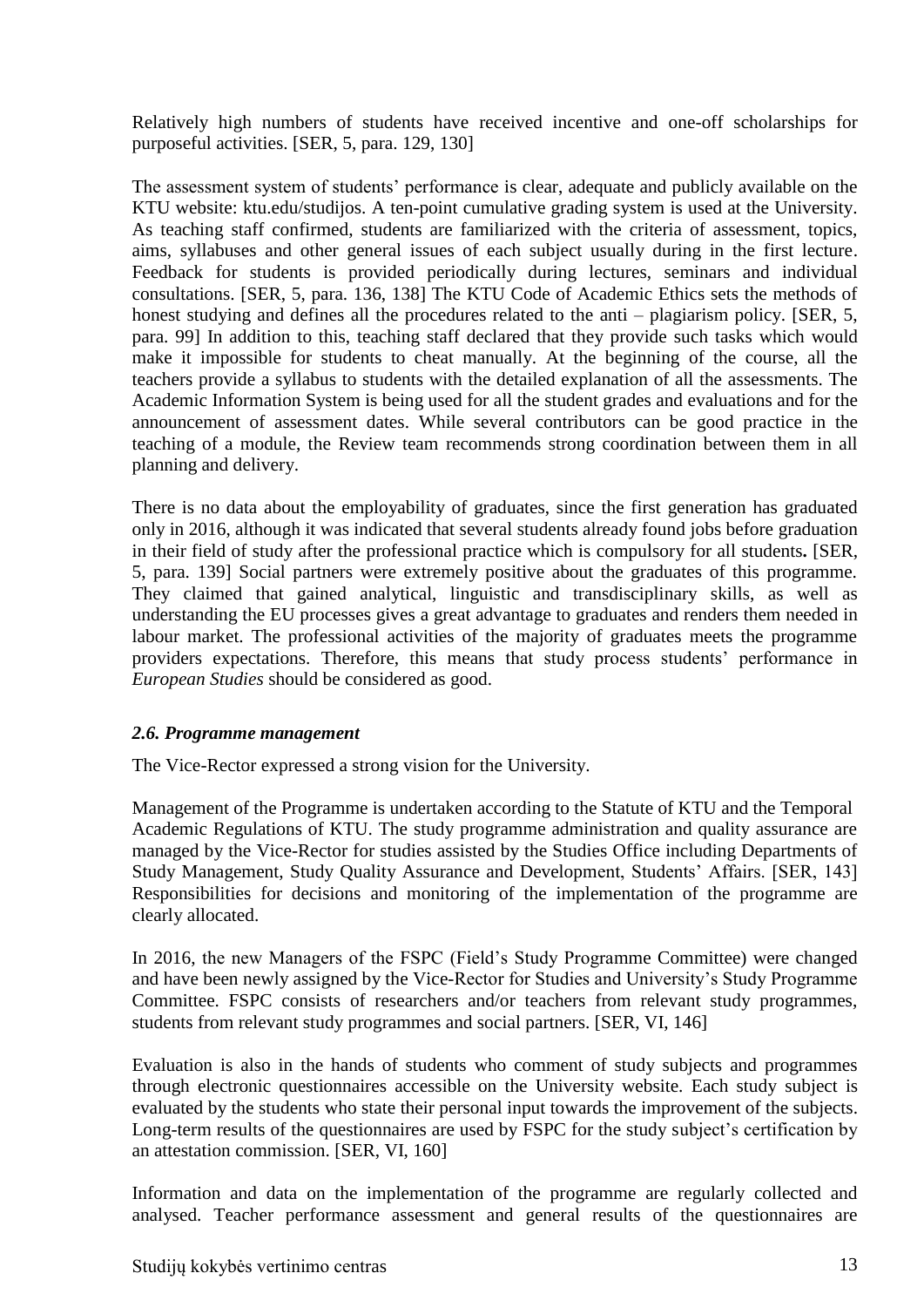discussed at the meetings of the Dean's office and the Departments. There are round-table meetings of students, the Faculty administration and managers of study programmes which happen periodically and issues related to studies quality are analysed. The results of these meetings are used to improve the content of the study programme as it is reviewed and renewed. Employees of departments are presented with the results of evaluations in Departments meetings. [SER, VI, 159, 160 -161] During interviews it was mentioned that the programme should be more inclusive in student round-table participation.

The evaluation and improvement processes involve stakeholders. Stakeholders are asked for their feedback at KTU which is based on periodical surveys. Students, graduates, teachers and employers are periodically (in the middle of semester, at the end of semester and after graduation) asked to evaluate study subjects, study programmes and other aspects of academic life concerning the programme. [SER, VI, 159] Alumni wished for further involvement in the development of the programme and there is an animated, dynamic, interested group of stakeholders with plenty of suggestions for the future development of students and the programme.

The University has good systems for testing and verifying the quality of this programme, evidencing a range of inputs from a variety of players, including stakeholders, who, are asked to make contributions on the curriculum. Although no particular quality assurance feedback from participants is provided in this section of the SER, from the systems evidently in place as outlined above and in the management section of the SER, the outcomes of internal and external evaluations of the programme are clearly used for the improvement of the programme. From student evidence in terms of the lecturer responsiveness to recommendations for change, the internal quality-assurance measures are effective and efficient. One important example of concern during interview, and one that was of its type, new to the Review Team, concerned students' observations on teaching staff. Students were aware of non-developing lecturers in terms of their internationalistion.

<span id="page-13-0"></span>There is a new model for improving programme management which is structured around a University Programme Committee. The Smaller Field's Study Programme Committees (FSPCs) have been formed. There is now greater independence for the Smaller Field's Study Programme Committees and they are now much closer to the study programmes. This demonstrates the University's senior management commitment in empowering more staff in terms of middlemanagement responsibilities. However, some criticism is levelled at the new system from staff on the *European Studies* programme. The SER claims that a large portion of the function and responsibility related to the organization of the study process are given to the manager of FSPC who also coordinates other study programmes. Here, it is also claimed that the new system of management of study programmes was implemented without proper preparation and transition, and that responsibilities for the study-programme management should be better shared between members of the Field's Study Programme Committee. [SER, VI, 168-169] Some unhappiness is obviously evident in this programme which is not shared by the other programmes being reviewed. However, the above evidence and evidence from interviews confirms that the management of *European Studies* is good.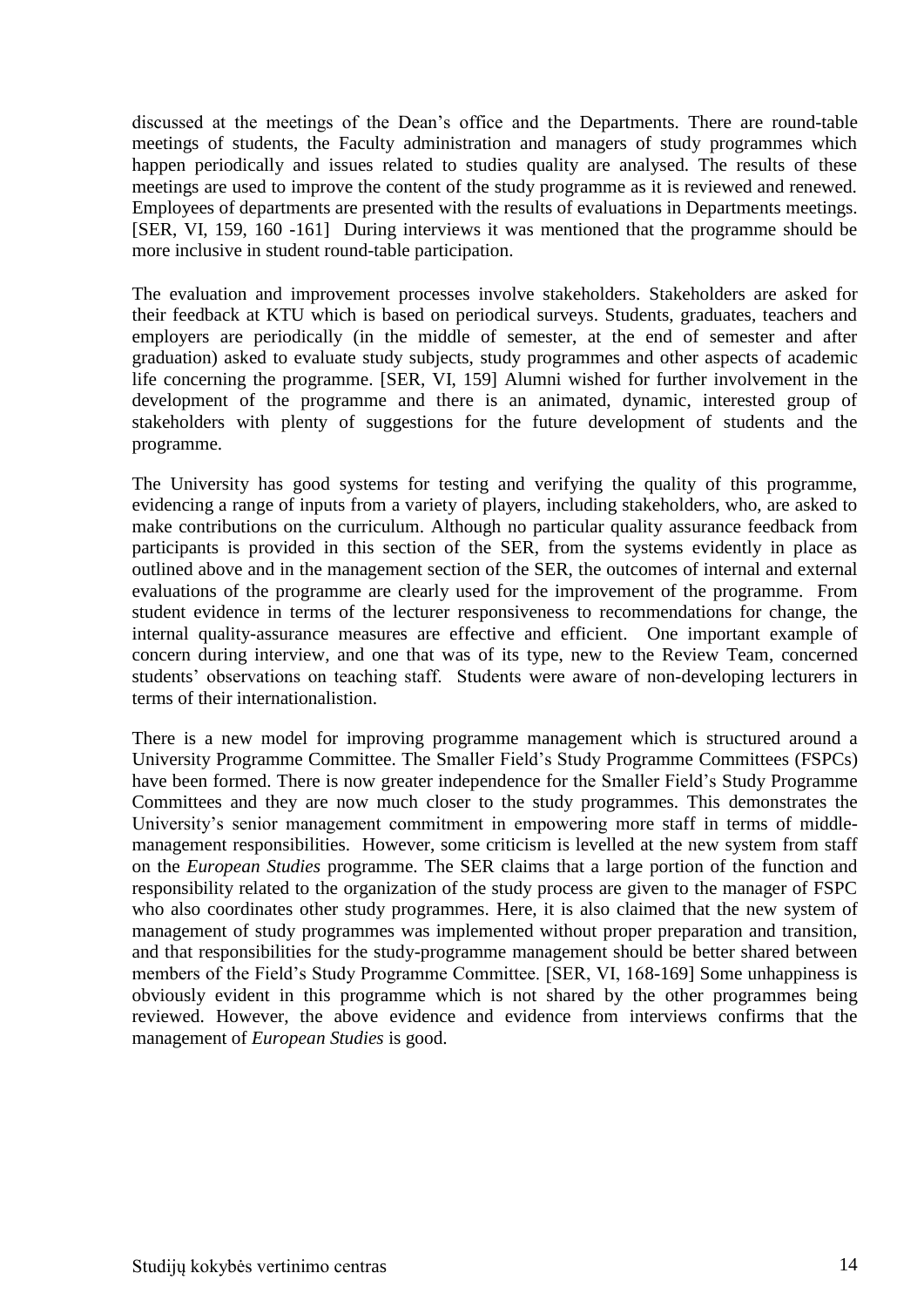## **III. RECOMMENDATIONS**

- 1. Articulate the changes to the curriculum and provide a stronger rationale as to why they have been made, stating how the Semester Project might assist with the process of interdisciplinarity;
- 2. Ensure that academic progression happens from year to year and that the modules gradually increase in their demands in terms of learning outcomes and competences;
- 3. Ensure that function and purpose of learning outcomes are taught to students, so that they are aware of how they inform learning and build towards final academic achievement;
- 4. Develop a more inclusive policy towards Round-Table student membership, so that not only the confident and willing speakers are attending;
- 5. Strictly monitor student drop-out rates and do all they can to aid student retention;
- 6. Identify and tackle the problem of non-developing lecturers and their lack of internationalisation and respond to student concerns concerning this; ensure that all staff are developmental;
- 7. Ensure that students take part in research teams as well as undertaking some personal research appropriate to Bachelor level;
- 8. Consider drafting some comparative courses dealing with EU member states;
- 9. Consider offering some selection of electives in the major field of study;
- 10. Endeavour to retrieve at least some staff loss of momentum in research (which has been claimed to have been caused by University reorganisation and high work-loads for the academic staff) and engage as much as is possible in European research;
- 11. Probe and debate why there is criticism of the new management model as mentioned in Section 6 of the SER. (*European Studies)*

## <span id="page-14-0"></span>**IV. SUMMARY**

In terms of knowledge, the programme aims and learning outcomes are sound in their cognitive, professional, technical and social domains. They have been designed and purposed by University teachers with high subject ideals and are appropriate to the European and Lithuanian Qualifications Frameworks at level 6. Students, however, were less aware of learning outcomes and not generally attuned as to how they are applied to their work. The content of the programme is again sound in its broad educational principles and is especially relevant to stakeholders and employers who work within the European dimension. However, although the self-evaluation report states that '[t]he curriculum of the study programme allows students to gradually gain knowledge and competence in various dimensions of the European Union: politics, law, economics, history and culture', the programme actually includes few classes on European history and culture.

The Teaching staff possess appropriate qualifications to teach the study programme in *European Studies.* All staff members are highly qualified, have obtained corresponding degrees and have impressive professional account of skills, competences and practical experience in the field as shown in their CVs. They are very committed members whose support of the programme and the University is palpable. At the same time it should be mentioned that majority of teachers are also engaged in *Public Policy* programme and have more experience in that field, while the EU component is not equally strong.

The creation of the Faculty Development Centre EDU-Lab which aims at launching training programmes assists in improving curricula design, teaching methods and practices, as well as teachers' language skills. All teachers have an extensive account of research projects in which they are involved. The substantial list of published articles and presentations in domestic and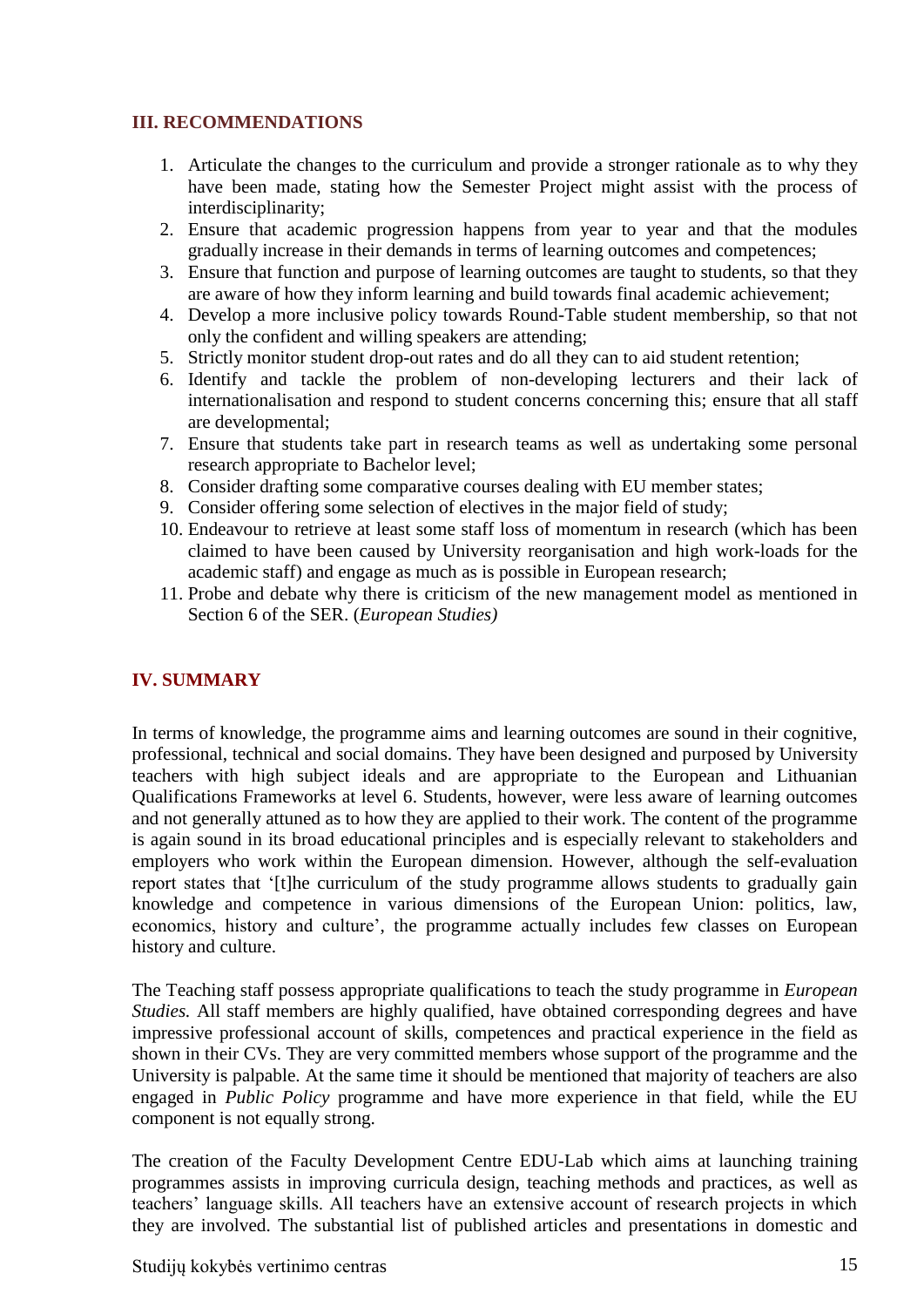international conferences related to public policy discipline justifies that research outcomes are integrated into the study programme. They are also engaged in international networks and professional associations. The production of the 'Journal European Integration Studies' serves as a platform for exchange of research outcomes. However, the majority of papers presented in the conferences and published articles are of local and regional relevance while the Europeanisation of research is still a goal to be fully achieved. Students are aware that some staff are not developing as they might or should, internationally.

Concerning resources, they are all considered by the Review Team to be good. The basement facilities provoked some criticism and are in need of attention from various points of view. The main library is well-equipped in terms of data-bases and general resources. Students appeared satisfied with these facilities.

Student academic support in many ways is very good, both academically and socially. After choosing a particular form of participation, students can attend the scientific student conference on "Social Sciences and Humanities –Challenges in the Context of Globalization" which is based on European issues. After analyzing the data presented by University, the Review Team noted that students' interest to participate in this conference actively (to make presentations, present scientific papers) was growing. [SER, 5, para. 100-102] During interviews it was indicated that students are also invited to attend conferences, organized by Social Partners.

The availability of scholarships, general academic and social support and student representation in the faculty receive good levels of appreciation by the student body.

The Vice-Rector expressed a strong vision for the University. Programme management has been revitalised and changed according to a new model, the establishment of FSPC. It is claimed for this programme that the new system of management of study programmes was implemented without proper preparation and transition, and that responsibilities for the study programme management should be better shared between members of the Field's Study Programme Committee. Some unhappiness is obviously evident in this programme which is not shared by the other programmes currently being reviewed. The evaluation procedures include all participants, also stakeholders, and are working to the satisfaction of participants and audiences. Staff mentioned that some research momentum has been lost due to reorganization and work overload.

Stakeholders and employers were animated and keenly interested in promoting the programme from several angles and points of view. There was also supportive feedback from alumni who would greatly value more future involvement.

In so many ways, generally, this first-cycle programme is developing well to the satisfaction of its participants and consumers. The enthusiasm of employers and stakeholders was noted as a particular facet of external consumer satisfaction.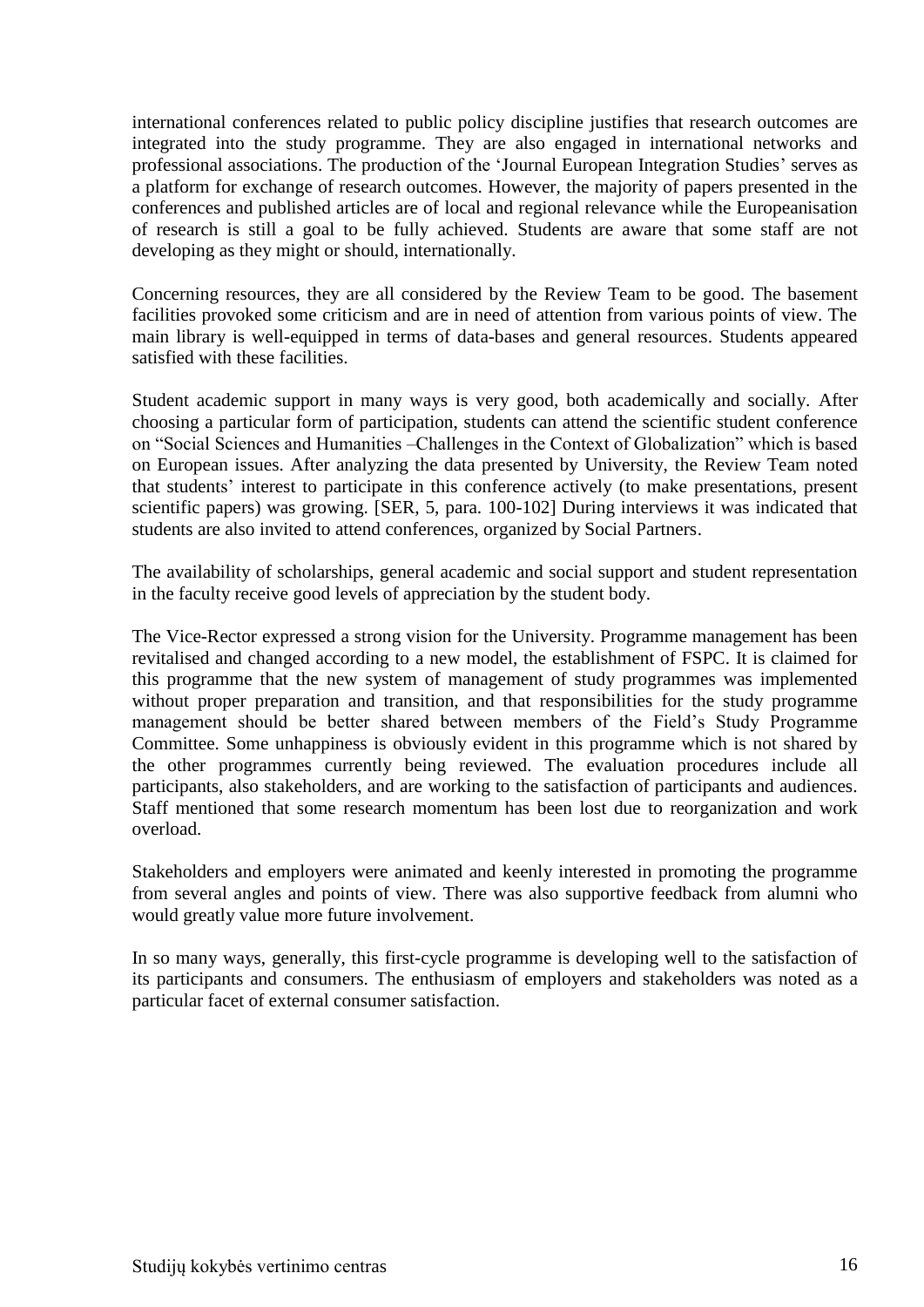## <span id="page-16-0"></span>**V. GENERAL ASSESSMENT**

The study programme *European Studies* (state code – 612L23001) at Kaunas University of Technology is given **positive** evaluation.

| No. | <b>Evaluation Area</b>                             | <b>Evaluation of</b><br>an area in<br>points* |
|-----|----------------------------------------------------|-----------------------------------------------|
| 1.  | Programme aims and learning outcomes               |                                               |
| 2.  | Curriculum design                                  |                                               |
| 3.  | Teaching staff                                     |                                               |
| 4.  | Facilities and learning resources                  | 3                                             |
| 5.  | Study process and students' performance assessment | 3                                             |
| 6.  | Programme management                               |                                               |
|     | <b>Total:</b>                                      | 18                                            |

*Study programme assessment in points by evaluation areas*.

\*1 (unsatisfactory) - there are essential shortcomings that must be eliminated;

2 (satisfactory) - meets the established minimum requirements, needs improvement;

3 (good) - the field develops systematically, has distinctive features;

4 (very good) - the field is exceptionally good.

| Grupės vadovas:<br>Team leader: | Dr. Terence Clifford-Amos |
|---------------------------------|---------------------------|
| Grupės nariai:<br>Team members: | Prof. Guido Schwellnus    |
|                                 | Prof. Zaneta Ozolina      |
|                                 | Mr. David Klemmensen      |
|                                 | Ms. Indrė Jurgelevičiūtė  |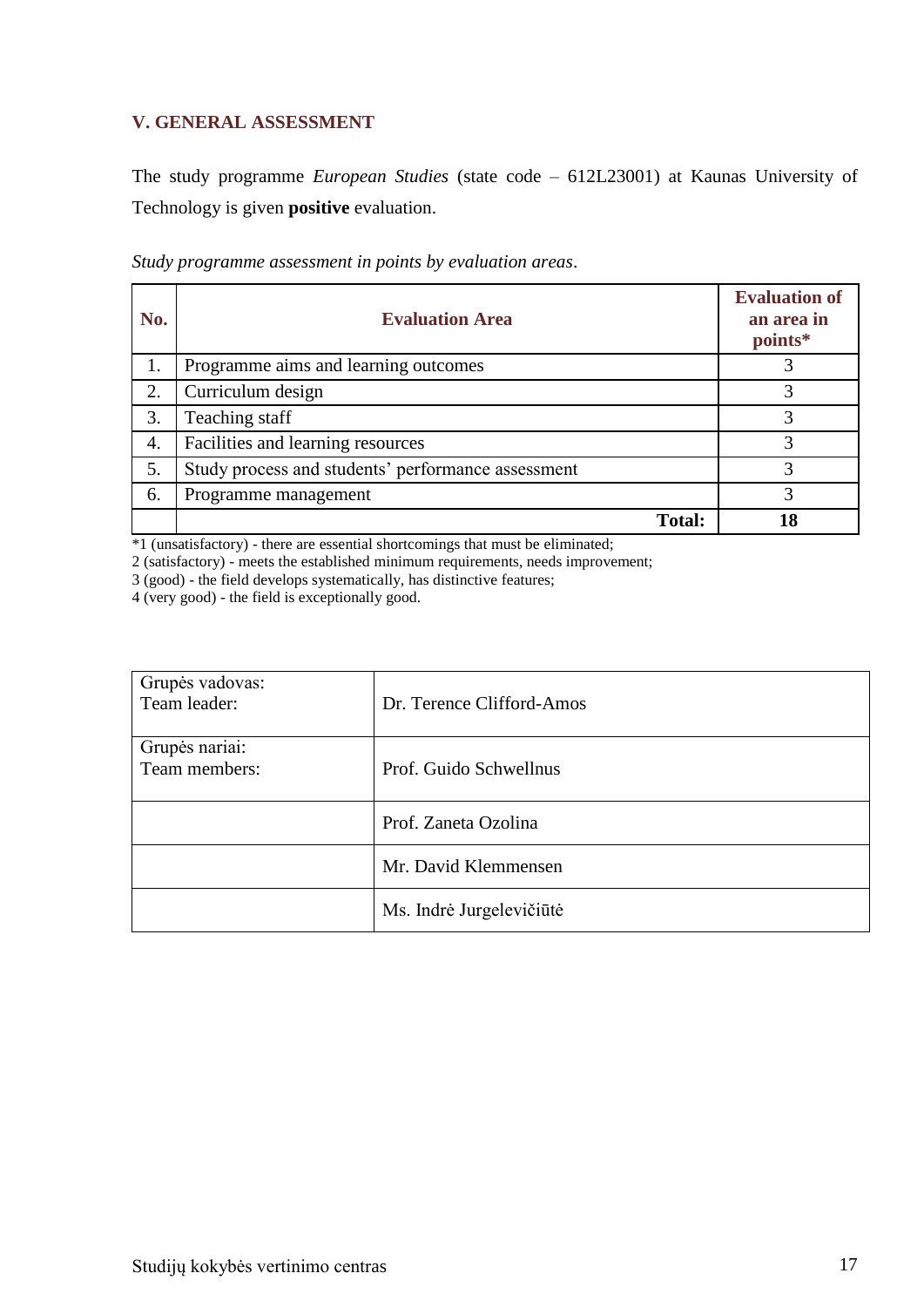#### **KAUNO TECHNOLOGIJOS UNIVERSITETO PIRMOSIOS PAKOPOS STUDIJŲ PROGRAMOS** *EUROPOS STUDIJOS* **(VALSTYBINIS KODAS – 612L23001) 2016-12-05 EKSPERTINIO VERTINIMO IŠVADŲ NR. SV4-228 IŠRAŠAS**

<...>

#### **V. APIBENDRINAMASIS ĮVERTINIMAS**

Kauno technologijos universiteto studijų programa *Europos studijos* (valstybinis kodas – 612L23001) vertinama **teigiamai**.

| Eil.<br>Nr. | <b>Vertinimo sritis</b>                          | <b>Srities</b><br>įvertinimas,<br>balais* |
|-------------|--------------------------------------------------|-------------------------------------------|
| 1.          | Programos tikslai ir numatomi studijų rezultatai | 3                                         |
| 2.          | Programos sandara                                | 3                                         |
| 3.          | Personalas                                       | 3                                         |
| 4.          | Materialieji ištekliai                           | 3                                         |
| 5.          | Studijų eiga ir jos vertinimas                   | 3                                         |
| 6.          | Programos vadyba                                 | 3                                         |
|             | Iš viso:                                         | 18                                        |

\* 1 – Nepatenkinamai (yra esminių trūkumų, kuriuos būtina pašalinti)

2 – Patenkinamai (tenkina minimalius reikalavimus, reikia tobulinti)

3 – Gerai (sistemiškai plėtojama sritis, turi savitų bruožų)

4 – Labai gerai (sritis yra išskirtinė)

<...>

#### **IV. SANTRAUKA**

Kalbant apie žinias, studijų programos tikslai ir studijų rezultatai yra puikūs pažintine, profesine, technine ir socialine prasmėmis. Juos parengė ir jiems pritarė Universiteto dėstytojai, turintys aukštus dalyko idealus, jie atitinka Europos ir Lietuvos kvalifikacijų sandaros šeštąjį lygį. Tačiau studentai nėra pakankamai susipažinę su studijų rezultatais ir iš esmės nesuvokia, kaip juos pritaikyti savo darbe. Studijų programos turinys yra tinkamas, jam taikomi platūs edukaciniai principai, jis ypač aktualus dalininkams ir darbdaviams, dirbantiems Europos mastu. Nors savianalizės suvestinėje teigiama, kad "[t] studijų programos turinys leidžia studentams laipsniškai įgyti žinių ir kompetencijų įvairiose Europos Sąjungos srityse: politikos, teisės, ekonomikos, istorijos ir kultūros", tačiau iš esmės į programą įtraukta nedaug užsiėmimų Europos istorijos ir kultūros tema.

Dėstytojų kvalifikacija yra tinkama vykdyti studijų programą *Europos studijos*. Visi personalo nariai yra aukštos kvalifikacijos, įgiję atitinkamus mokslo laipsnius ir pasižymi įspūdingais profesiniais įgūdžiais, kompetencijomis, turi praktinės patirties šioje srityje, kaip nurodyta jų gyvenimo aprašymuose. Jie yra labai pasišventę savo darbui, jų pagalba studijų programai ir Universitetui yra akivaizdi. Tuo pačiu reikėtų paminėti, kad dauguma dėstytojų taip pat dalyvauja studijų programoje *Viešoji politika* ir turi daugiau patirties šioje srityje, o ES dalis nėra tokia stipri.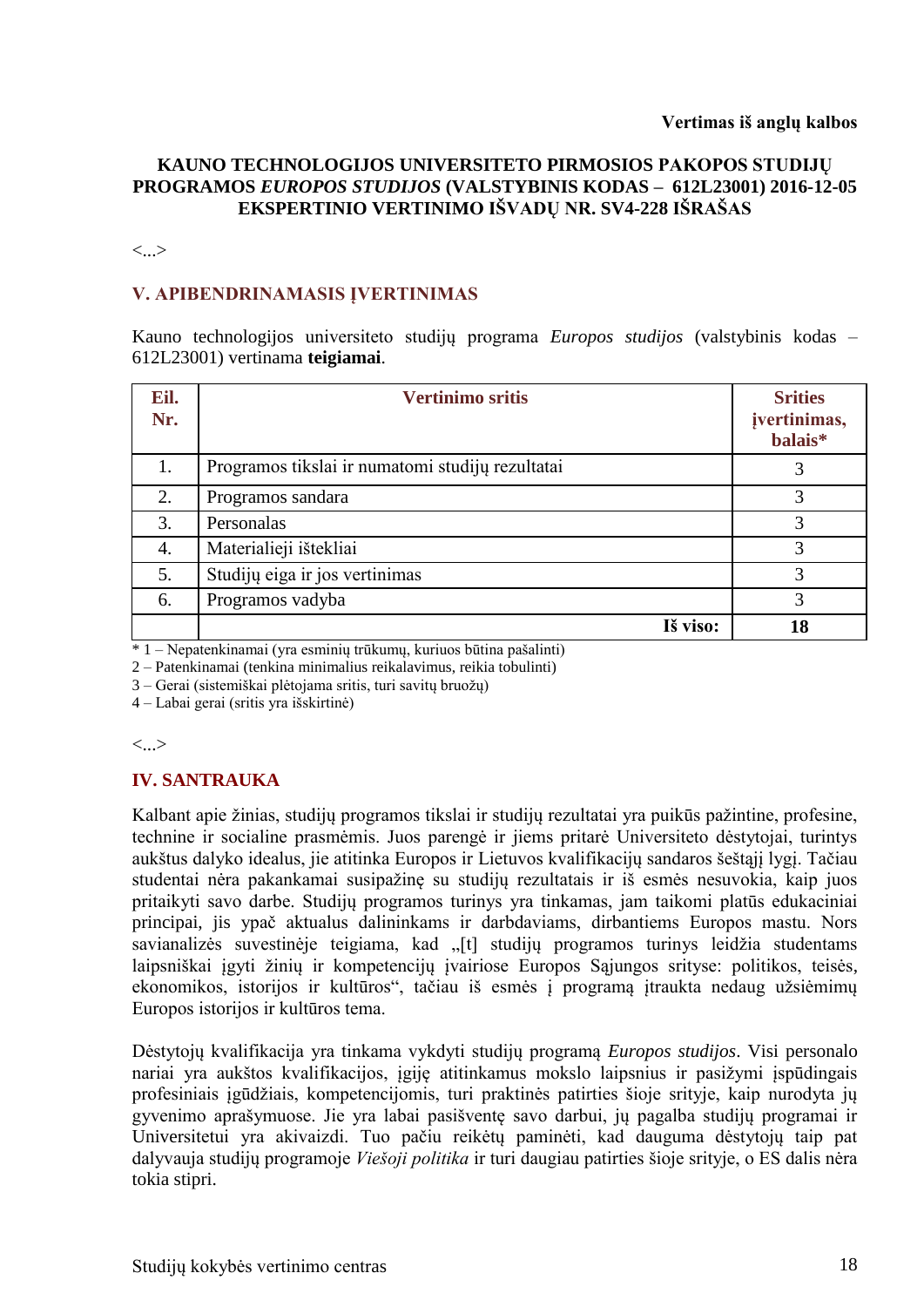Dėstytojų edukacijos centro "EDU-Lab", kurio tikslas – vykdyti mokymo programas, įsteigimas padeda gerinti studijų programos sandarą, dėstymo metodus ir praktiką, taip pat dėstytojų užsienio kalbų įgūdžius. Visi dėstytojai dalyvauja daugelyje mokslinių tyrimų projektų. Solidus su viešosios politikos dalyku susijusių publikuotų straipsnių ir pristatymų vidaus ir tarptautinėse konferencijose sąrašas patvirtina, kad mokslinių tyrimų rezultatai yra integruoti į studijų programą. Dėstytojai taip pat dalyvauja tarptautiniuose tinkluose ir profesinėse asociacijose. Žurnalas "European Integration Studies" tarnauja kaip platforma keistis mokslinių tyrimų rezultatais. Tačiau dauguma konferencijose pristatytų pranešimų ir publikuotų straipsnių yra vietos ir regioninės svarbos, o mokslinių tyrimų europeizacija vis dar yra tikslas, kurį reikia pasiekti. Studentai supranta, kad kai kurie dėstytojai nesitobulina tarptautiniu mastu, kaip galėtų arba turėtų būti.

Ekspertų grupės nuomone, visi ištekliai yra geri. Patalpos rūsyje nusipelno tam tikros kritikos ir į jas reikia atkreipti dėmesį įvairiais aspektais. Pagrindinė biblioteka yra gerai įrengta ir aprūpinta, kalbant apie duomenų bazes ir bendruosius išteklius. Studentai šiomis patalpomis yra patenkinti.

Akademinė parama studentams yra labai gera akademiniu ir socialiniu aspektais. Pasirinkę tam tikra dalyvavimo forma studentai gali dalyvauti studentų mokslo konferencijoje "Socialinių ir humanitarinių mokslų iššūkiai globalizacijos kontekste", kurioje diskutuojama Europos klausimais. Išanalizavusi Universiteto pateiktus duomenis, vertinimo grupė pastebėjo, kad studentų susidomėjimas dalyvauti šioje konferencijoje auga (skaityti pranešimus, pristatyti mokslinius straipsnius) [SS 5 punktas, 100-102]. Interviu nurodyta, kad studentai taip pat kviečiami dalyvauti socialinių partnerių organizuojamose konferencijose.

Studentų organizacijos pakankamai gerai vertina galimybes gauti stipendiją, bendrą akademinę ir socialinę paramą bei studentų atstovavimą fakultete.

Prorektorius išdėstė tvirtą Universiteto viziją. Studijų programos vadyba buvo atnaujinta ir pakeista pagal naują modelį, t. y. sukurtas Krypties studijų programų komitetas. Teigiama, kad studijų programų vadybos naujoji sistema šiai studijų programai buvo įgyvendinta be tinkamo pasirengimo ir perėjimo, kad atsakomybė už studijų programos vadybą turėtų būti geriau paskirstyta Krypties studijų programų komiteto nariams. Nedidelis nepasitenkinimas šioje programoje yra akivaizdus, ko negalima pasakyti apie kitas šiuo metu vertinamas studijų programas. Vertinimo procese dalyvauja visi suinteresuotieji, taip pat socialiniai dalininkai, stengiamasi dirbti taip, kad visi būtų patenkinti. Dėstytojai minėjo, kad dėl reorganizavimo ir pernelyg didelio darbo krūvio buvo prarastas mokslinių tyrimų pagreitis.

Dalininkai ir darbdaviai rodo iniciatyvą ir entuziastingai stengiasi įvairiais požiūriais reklamuoti studijų programą. Gautas palankus alumnų grįžtamasis ryšys; jie ateityje galėtų aktyviau dalyvauti vertinimo procese.

Apskritai, daugeliu atžvilgių ši pirmosios pakopos studijų programa yra tinkamai tobulinama, siekiant patenkinti programos vykdytojų bei studentų poreikius. Pastebėtas darbdavių ir dalininkų entuziazmas tam tikra prasme rodo studentų pasitenkinimą programa.